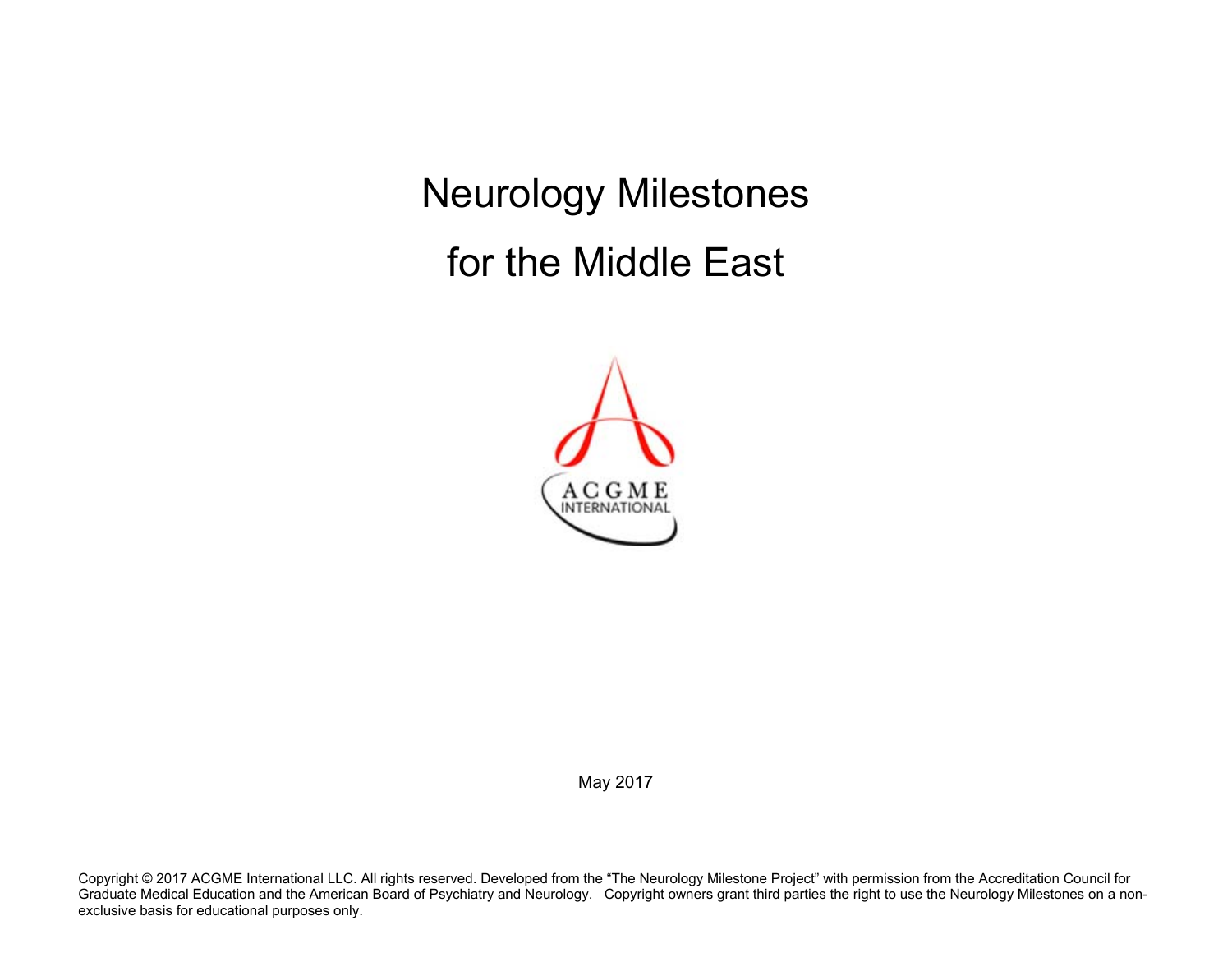The Neurology Milestones for the Middle East

The Milestones are designed only for use in evaluation of residents/fellows in the context of their participation in ACGME-I-accredited residency programs. The Milestones provide a framework for the assessment of the development of the resident in key dimensions of the elements of physician competency in a specialty. They neither represent the entirety of the dimensions of the six domains of physician competency, nor are they designed to be relevant in any other context.

Copyright © 2017 ACGME International LLC. All rights reserved. Developed from the "The Neurology Milestone Project" with permission from the Accreditation Council for Graduate Medical Education and the American Board of Psychiatry and Neurology. Copyright owners grant third parties the right to use the Neurology Milestones on a non-exclusive basis for educational purposes only. The state of the state of the state of the state of the state of the state of the state of the state of the state of the state of the state of the state of the state of the state of the state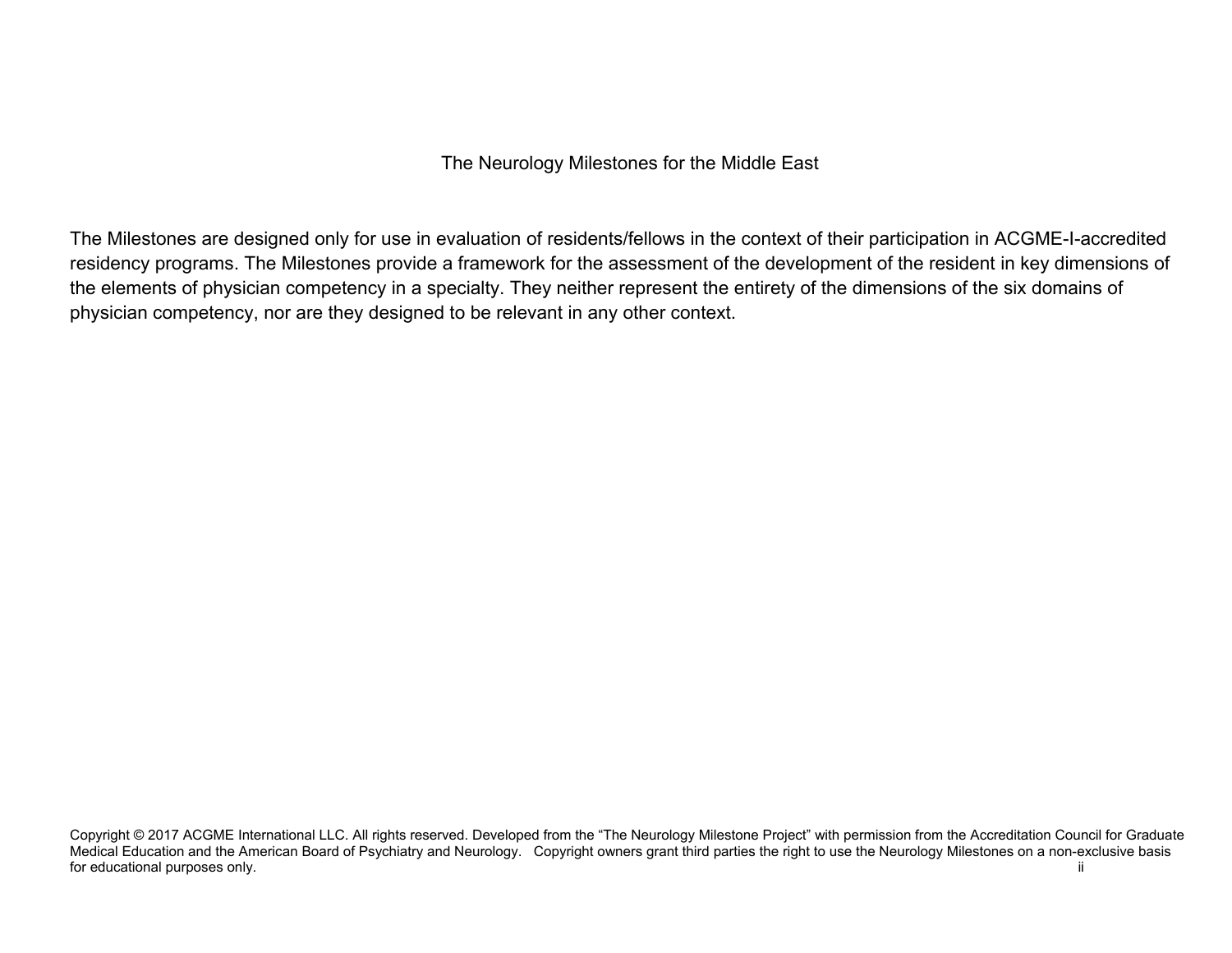# **Milestones Reporting**

This document presents milestones designed for programs to use in semi-annual review of resident performance and reporting to the ACGME-I. Milestones are knowledge, skills, attitudes, and other attributes for each of the ACGME-I competencies organized in a developmental framework from less to more advanced. They are descriptors and targets for resident performance as a learner moves from entry into their program through graduation.

For each period, review and reporting will involve selecting milestone levels that best describe each resident's current performance and attributes. Milestones are arranged in numbered levels. Tracking from "Critical Deficiencies"/"Level 1" to "Aspirational"/"Level 5" is synonymous with moving from novice to expert in the specialty. These levels do not correspond with time in the educational program. Dependent upon previous education and experience, residents may enter a program at varying points in the Milestones.

Selection of a level implies that the resident substantially demonstrates the milestones in that level, as well as those in lower levels (see the diagram on page v).

**Level 1:** The resident demonstrates milestones expected of a resident who has completed his or her first post-graduate year of education.

**Level 2:** The resident is advancing and demonstrates additional milestones, but is not yet performing at a mid-residency level.

**Level 3:** The resident continues to advance and demonstrate additional milestones, consistently including the majority of milestones targeted for residency.

**Level 4:** The resident has advanced so that he or she now substantially demonstrates the milestones targeted for residency. This level is designed as the graduation target.

Level 5: The resident has advanced beyond performance targets set for residency and is demonstrating "aspirational" goals, which might describe the performance of someone who has been in practice for several years. It is expected that only a few exceptional residents will reach this level.

Copyright © 2017 ACGME International LLC. All rights reserved. Developed from the "The Neurology Milestone Project" with permission from the Accreditation Council for Graduate Medical Education and the American Board of Psychiatry and Neurology. Copyright owners grant third parties the right to use the Neurology Milestones on a non-exclusive basis for educational purposes only. The contract of the contract of the contract of the contract of the contract of the contract of the contract of the contract of the contract of the contract of the contract of the contract of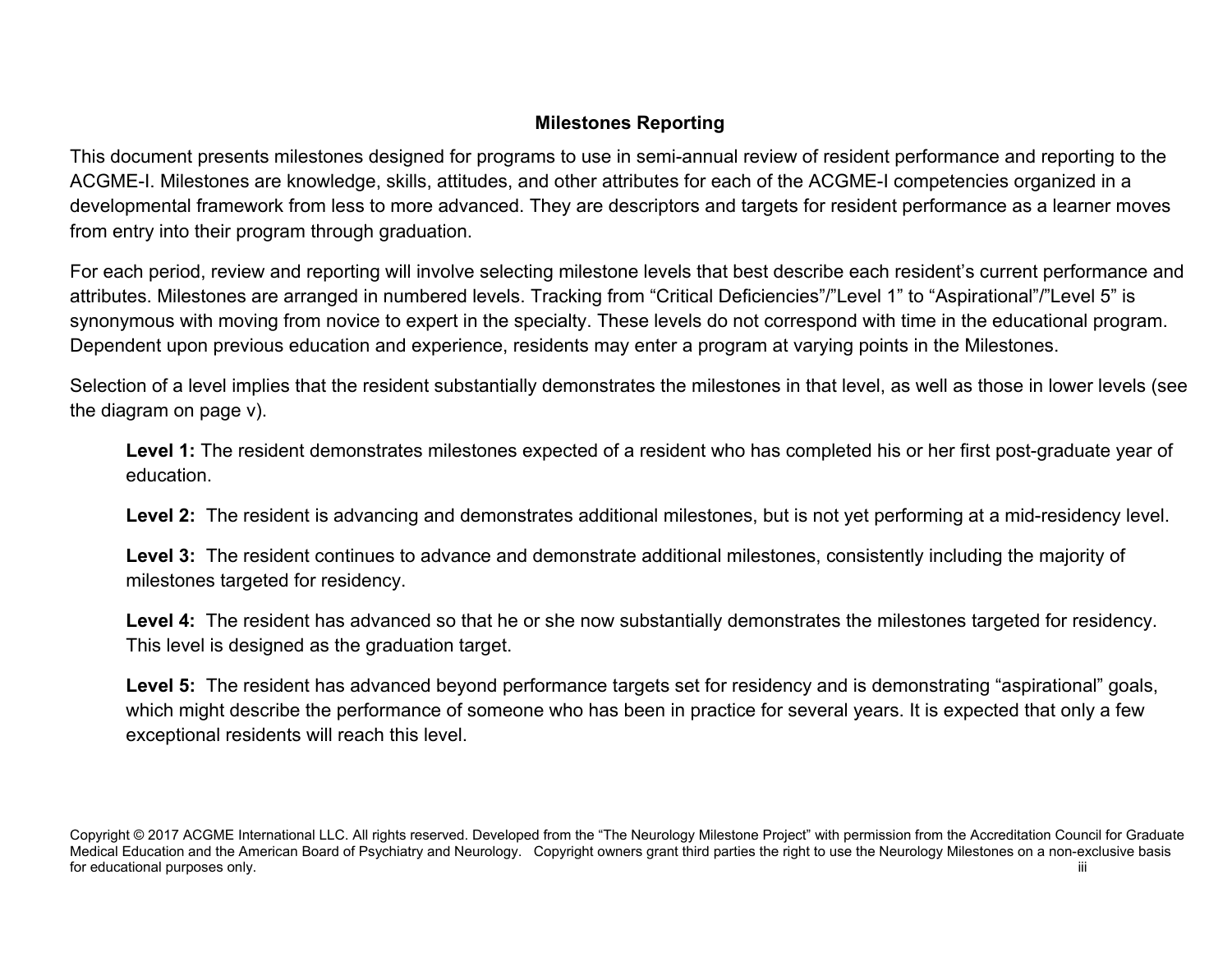## **Additional Notes**

The "Level 4" Milestones are designed as the graduation *target* and *do not* represent a graduation *requirement*. Making decisions about readiness for graduation is the purview of the program director. Study of Milestones performance data will be required before the ACGME-I and its partners will be able to determine whether milestones in the first four levels appropriately represent the developmental framework, and whether Milestone data overall are of sufficient quality to be used for high-stakes decisions.

*Answers to Frequently Asked Questions about Milestones are posted on the ACGME-I website.* 

Copyright © 2017 ACGME International LLC. All rights reserved. Developed from the "The Neurology Milestone Project" with permission from the Accreditation Council for Graduate Medical Education and the American Board of Psychiatry and Neurology. Copyright owners grant third parties the right to use the Neurology Milestones on a non-exclusive basis for educational purposes only. iverally a set of the set of the set of the set of the set of the set of the set of the set of the set of the set of the set of the set of the set of the set of the set of the set of the set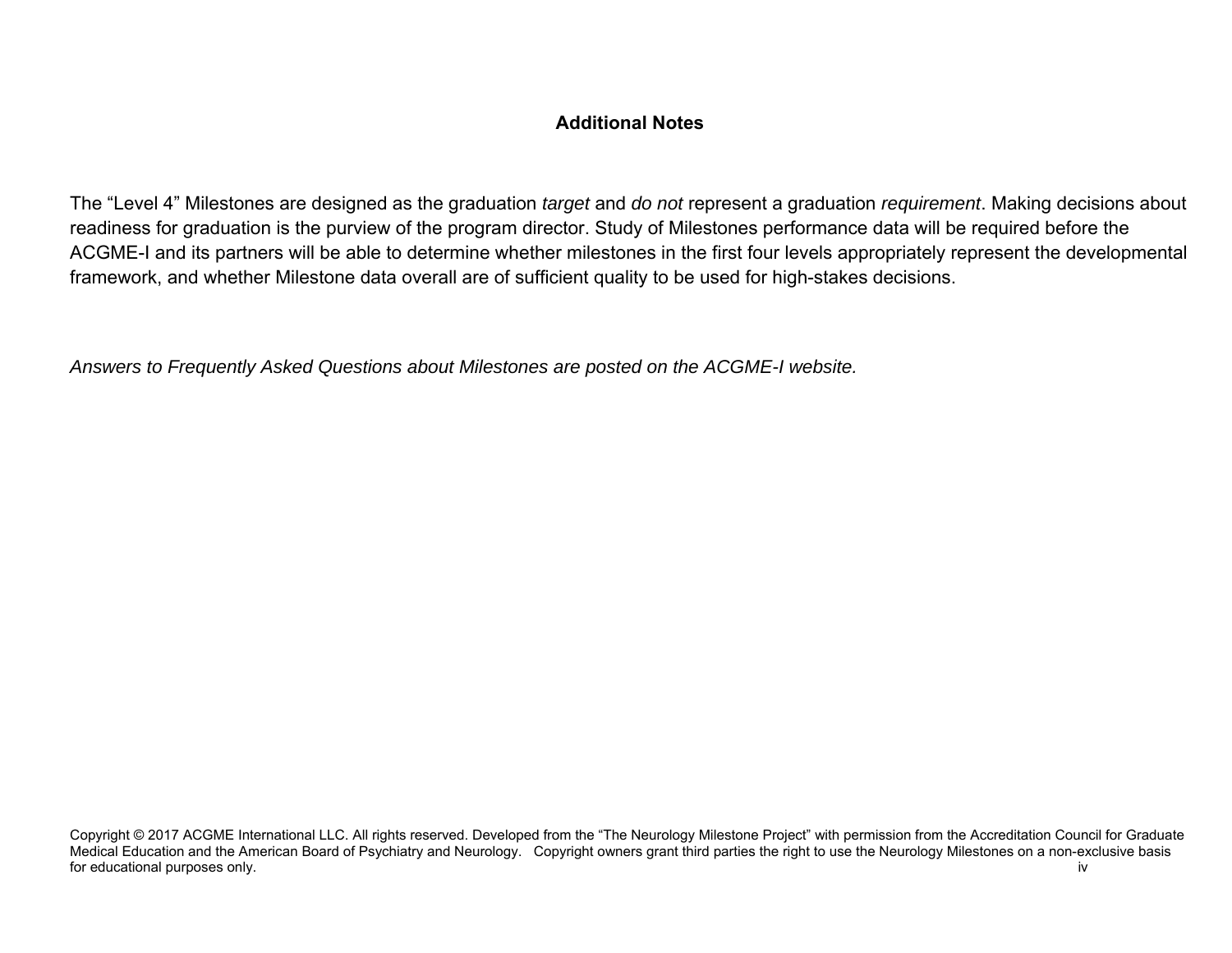The diagram below presents an example set of milestones for one sub-competency in the same format as the ACGME-I Report Worksheet. For each reporting period, a learner's performance on the milestones for each sub-competency will be indicated by selecting the level of milestones that best describes that learner's performance in relation to those milestones.

| Systems-Based Practice 1: Patient Safety and Quality Improvement                                                                                           |                                                                                                                                                                                   |                                                                                                                                                                                                      |                                                                                                                                                                                             |                                                                                                                                                           |  |
|------------------------------------------------------------------------------------------------------------------------------------------------------------|-----------------------------------------------------------------------------------------------------------------------------------------------------------------------------------|------------------------------------------------------------------------------------------------------------------------------------------------------------------------------------------------------|---------------------------------------------------------------------------------------------------------------------------------------------------------------------------------------------|-----------------------------------------------------------------------------------------------------------------------------------------------------------|--|
| Level 1                                                                                                                                                    | Level 2                                                                                                                                                                           | Level 3                                                                                                                                                                                              | Level 4                                                                                                                                                                                     | Level 5                                                                                                                                                   |  |
| Demonstrates<br>knowledge of common<br>patient safety events                                                                                               | Identifies system<br>factors that lead to<br>patient safety events                                                                                                                | Participates in analysis<br>of patient safety events<br>(simulated or actual)                                                                                                                        | Conducts analysis of<br>patient safety events<br>and offers error<br>prevention strategies<br>(simulated or actual)                                                                         | Actively engages teams<br>and processes to<br>modify systems to<br>prevent patient safety<br>events                                                       |  |
| Demonstrates<br>knowledge of how to<br>report patient safety<br>events<br>Demonstrates<br>knowledge of basic<br>quality improvement                        | Reports patient safety<br>events through<br>institutional reporting<br>systems (actual or<br>simulated)<br>Describes local quality<br>improvement initiatives<br>(e.g., community | Participates in<br>disclosure of patient<br>safety events to<br>patients and families<br>(simulated or actual)<br>Participates in local<br>quality improvement<br>initiatives                        | Discloses patient safety<br>events to patients and<br>families (simulated or<br>actual)<br>Demonstrates the skills<br>required to identify.<br>develop, implement, and<br>analyze a quality | Role models or mentors<br>others in the disclosure<br>of patient safety events<br>Creates, implements,<br>and assesses quality<br>improvement initiatives |  |
| methodologies and<br>metrics                                                                                                                               | vaccination rate.<br>infection rate, smoking<br>cessation)                                                                                                                        |                                                                                                                                                                                                      | improvement project                                                                                                                                                                         | at the institutional or<br>community level                                                                                                                |  |
|                                                                                                                                                            |                                                                                                                                                                                   |                                                                                                                                                                                                      |                                                                                                                                                                                             |                                                                                                                                                           |  |
| Comments:                                                                                                                                                  |                                                                                                                                                                                   |                                                                                                                                                                                                      |                                                                                                                                                                                             | Not yet achieved Level 1                                                                                                                                  |  |
| Selecting a response box in the middle<br>of a level implies that milestones in<br>that level and in lower levels have been<br>substantially demonstrated. |                                                                                                                                                                                   | Selecting a response box on the line in<br>between levels indicates that milestones in<br>lower levels have been substantially<br>demonstrated as well as some milestones in<br>the higher level(s). |                                                                                                                                                                                             |                                                                                                                                                           |  |

Copyright © 2017 ACGME International LLC. All rights reserved. Developed from the "The Neurology Milestone Project" with permission from the Accreditation Council for Graduate Medical Education and the American Board of Psychiatry and Neurology. Copyright owners grant third parties the right to use the Neurology Milestones on a non-exclusive basis for educational purposes only. The contract of the contract of the contract of the contract of the contract of the contract of the contract of the contract of the contract of the contract of the contract of the contract of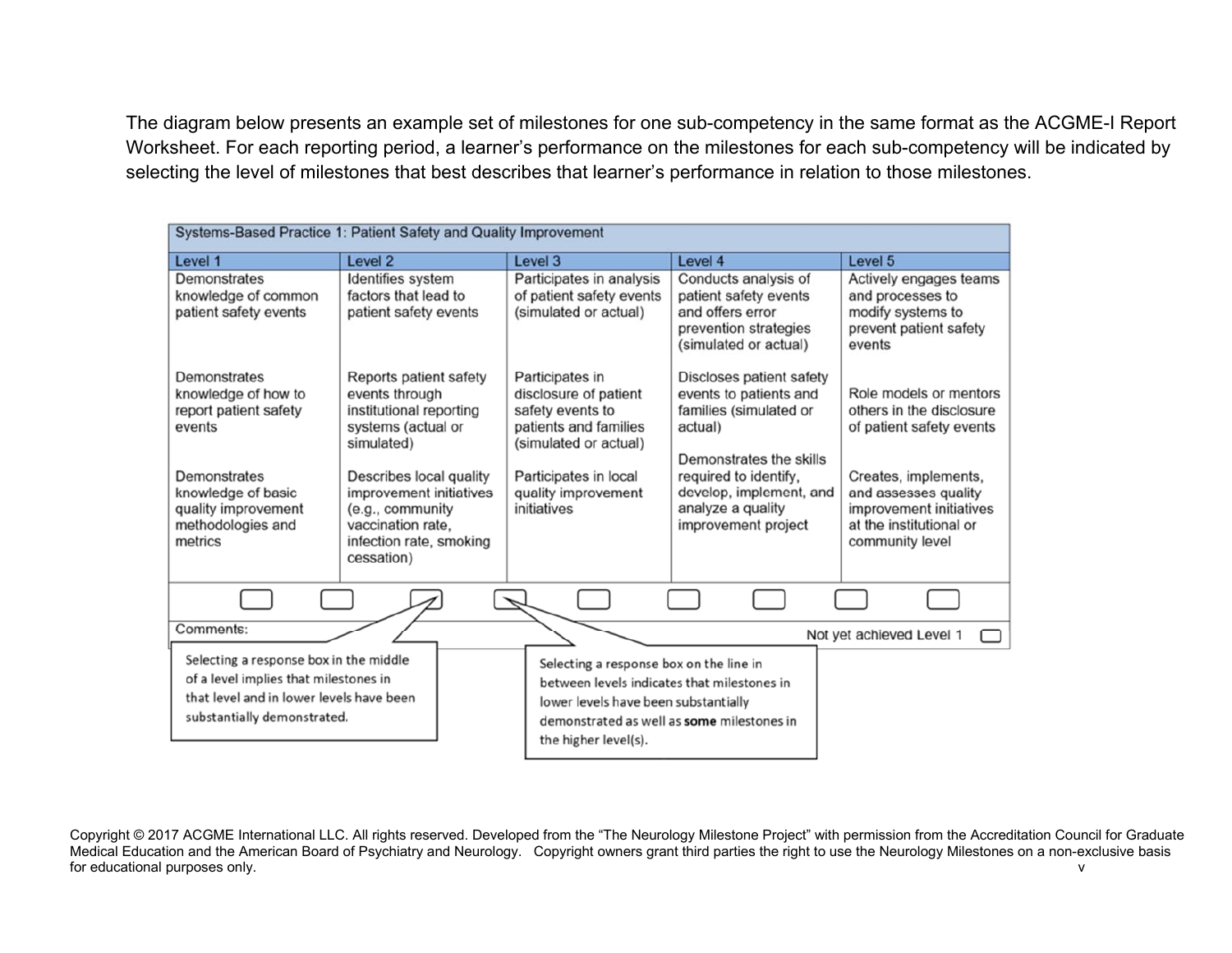| <b>Patient Care 1: History</b>  |                                                       |                                                                      |                                                                                     |                                                                                                                                        |  |
|---------------------------------|-------------------------------------------------------|----------------------------------------------------------------------|-------------------------------------------------------------------------------------|----------------------------------------------------------------------------------------------------------------------------------------|--|
| Level 1                         | Level 2                                               | Level 3                                                              | Level 4                                                                             | Level 5                                                                                                                                |  |
| Obtains a neurologic<br>history | Obtains a complete and<br>relevant neurologic history | Obtains a complete,<br>relevant, and organized<br>neurologic history | Efficiently obtains a<br>complete, relevant, and<br>organized neurologic<br>history | Efficiently obtains a<br>complete, relevant, and<br>organized neurologic<br>history incorporating subtle<br>verbal and non-verbal cues |  |
|                                 |                                                       |                                                                      |                                                                                     |                                                                                                                                        |  |
| Comments:                       |                                                       |                                                                      |                                                                                     | Not Yet Achieved Level 1                                                                                                               |  |

| <b>Patient Care 2: Neurological Exam</b> |                                                      |                                                                                                                                                                                                          |                                                                                                                                                                                 |                                                                                                                   |
|------------------------------------------|------------------------------------------------------|----------------------------------------------------------------------------------------------------------------------------------------------------------------------------------------------------------|---------------------------------------------------------------------------------------------------------------------------------------------------------------------------------|-------------------------------------------------------------------------------------------------------------------|
| Level 1                                  | Level 2                                              | Level 3                                                                                                                                                                                                  | Level 4                                                                                                                                                                         | Level 5                                                                                                           |
| Performs complete<br>neurological exam   | Performs complete<br>neurological exam<br>accurately | Performs a relevant<br>neurological exam<br>incorporating some<br>additional appropriate<br>maneuvers<br>Visualizes papilledema<br>Accurately performs a<br>neurological exam on the<br>comatose patient | Efficiently performs a<br>relevant neurological exam<br>accurately incorporating all<br>additional appropriate<br>maneuvers<br>Accurately performs a<br>brain death examination | Consistently demonstrates<br>mastery in performing a<br>complete, relevant, and<br>organized neurological<br>exam |
|                                          |                                                      |                                                                                                                                                                                                          |                                                                                                                                                                                 |                                                                                                                   |
| Comments:                                |                                                      |                                                                                                                                                                                                          |                                                                                                                                                                                 | Not Yet Achieved Level 1                                                                                          |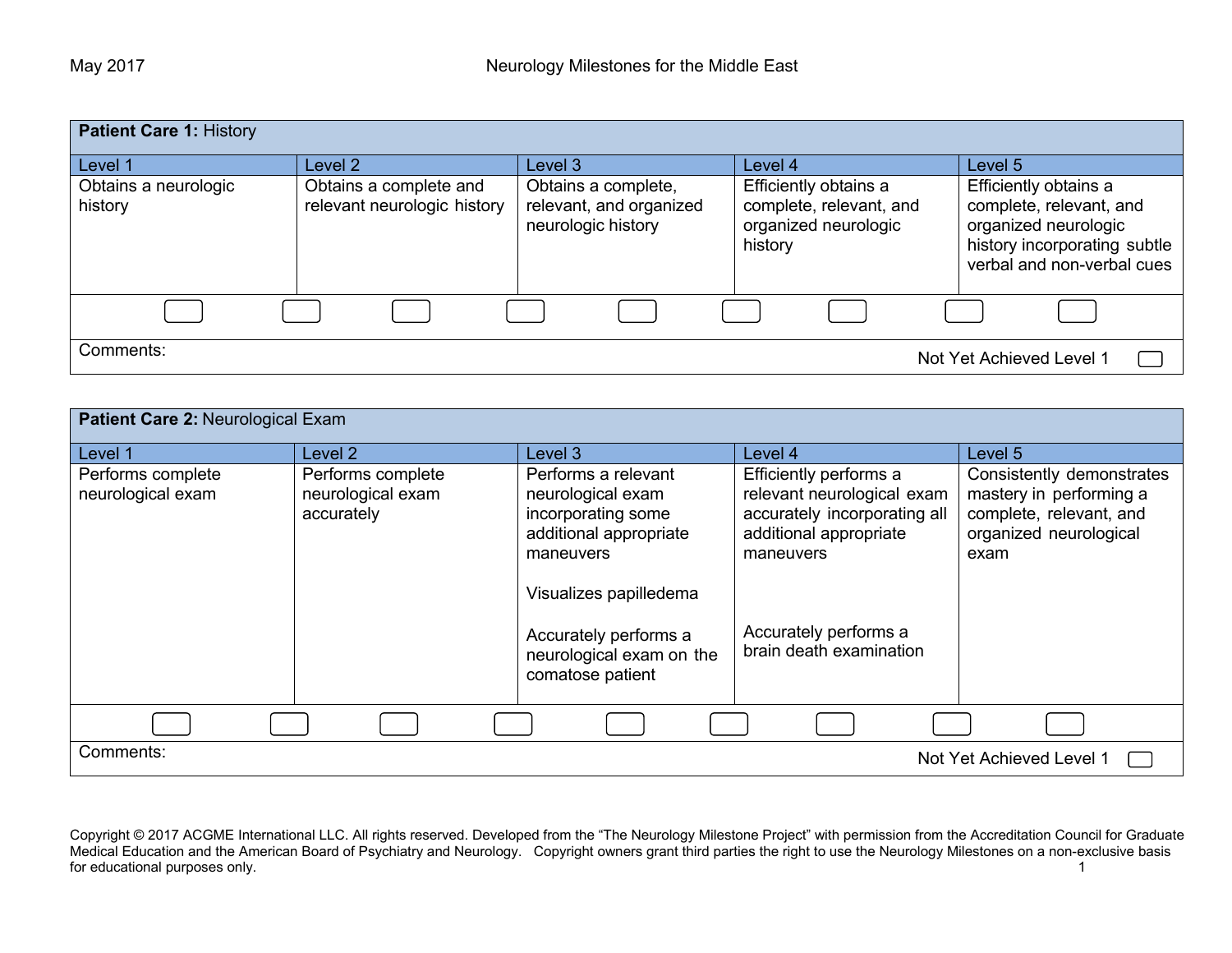| Patient Care 3: Management/Treatment                                                    |                                                                                                                                          |                                                                                                                               |                                                                                                                                         |                                                                                         |
|-----------------------------------------------------------------------------------------|------------------------------------------------------------------------------------------------------------------------------------------|-------------------------------------------------------------------------------------------------------------------------------|-----------------------------------------------------------------------------------------------------------------------------------------|-----------------------------------------------------------------------------------------|
| Level 1                                                                                 | Level 2                                                                                                                                  | Level 3                                                                                                                       | Level 4                                                                                                                                 | Level 5                                                                                 |
| Demonstrates basic<br>knowledge of management<br>of patients with neurologic<br>disease | Discusses general<br>approach to initial<br>treatment of common<br>neurologic disorders,<br>including risks and benefits<br>of treatment | Individualizes treatment<br>for specific patients                                                                             | Adapts treatment based on<br>patient response                                                                                           | Demonstrates<br>sophisticated knowledge of<br>treatment subtleties and<br>controversies |
|                                                                                         | Identifies neurologic<br>emergencies                                                                                                     | Initiates management for<br>neurologic emergencies<br>and triages patient to<br>appropriate level of care                     | Identifies and manages<br>complications of therapy<br>Independently directs<br>management of patients<br>with neurologic<br>emergencies |                                                                                         |
|                                                                                         |                                                                                                                                          | Appropriately requests<br>consultations from non-<br>neurologic care providers<br>for additional evaluation<br>and management | Appropriately requests<br>consultations from a<br>neurologic subspecialist for<br>additional evaluation or<br>management                |                                                                                         |
|                                                                                         |                                                                                                                                          |                                                                                                                               |                                                                                                                                         |                                                                                         |
| Comments:<br>Not Yet Achieved Level 1                                                   |                                                                                                                                          |                                                                                                                               |                                                                                                                                         |                                                                                         |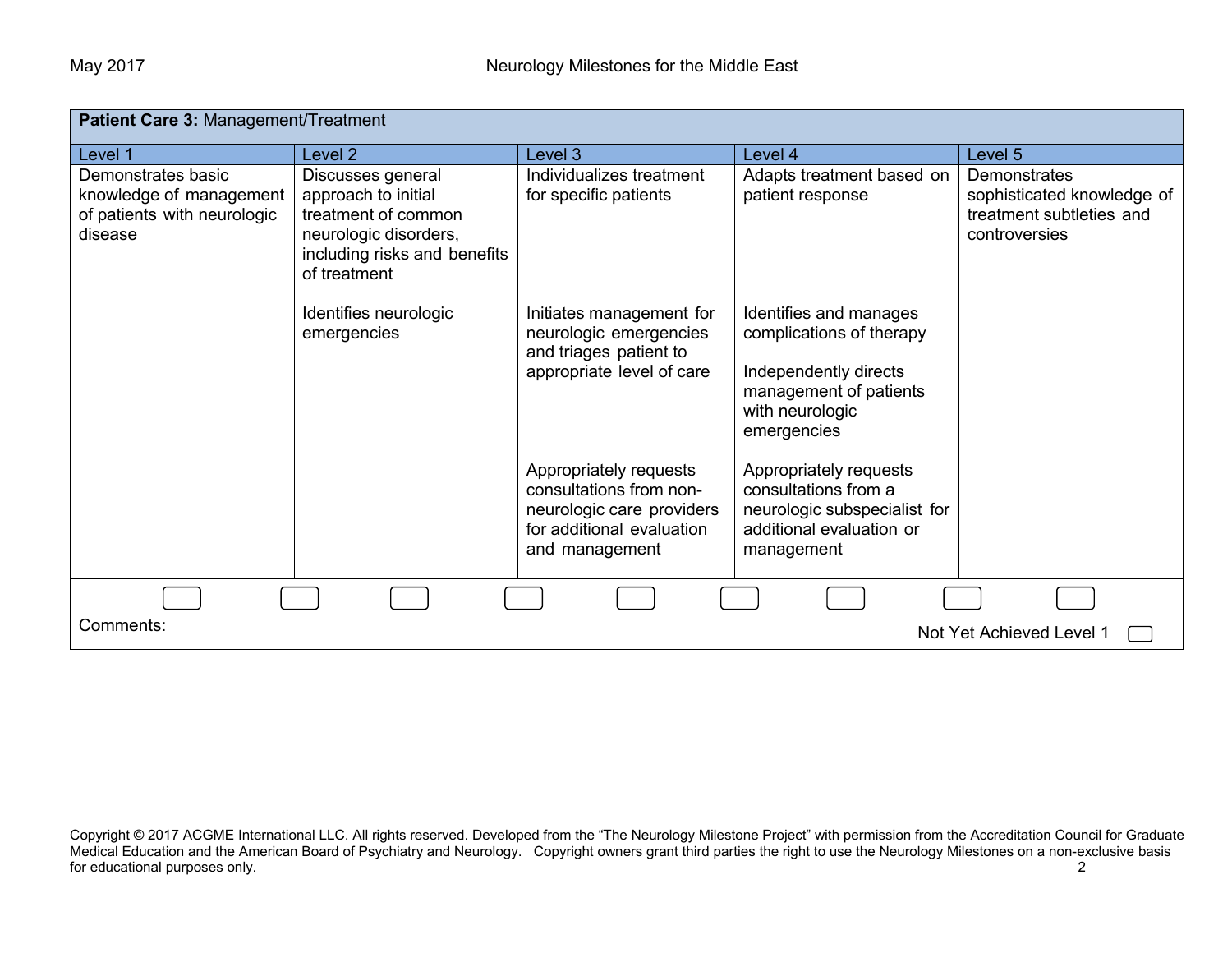| <b>Patient Care 4: Movement Disorders</b>                    |                                                                                                      |                                                       |                                                                                                                                                                       |                                                                                         |
|--------------------------------------------------------------|------------------------------------------------------------------------------------------------------|-------------------------------------------------------|-----------------------------------------------------------------------------------------------------------------------------------------------------------------------|-----------------------------------------------------------------------------------------|
| Level 1                                                      | Level 2                                                                                              | Level 3                                               | Level 4                                                                                                                                                               | Level 5                                                                                 |
| Recognizes when a patient<br>may have a movement<br>disorder | Identifies movement<br>disorder phenomenology<br>and categories<br>(hypokinetic and<br>hyperkinetic) | Diagnoses and<br>manages common<br>movement disorders | Diagnoses uncommon<br>movement disorders                                                                                                                              | Manages uncommon<br>movement disorders                                                  |
|                                                              |                                                                                                      | Identifies movement<br>disorder emergencies           | Appropriately refers a<br>movement disorder<br>patient for a surgical<br>evaluation or other<br>interventional therapies<br>Manages movement<br>disorders emergencies | Engages in scholarly<br>activity in movement<br>disorders (e.g., teaching,<br>research) |
|                                                              |                                                                                                      |                                                       |                                                                                                                                                                       |                                                                                         |
| Comments:                                                    |                                                                                                      |                                                       |                                                                                                                                                                       | Not Yet Achieved Level 1                                                                |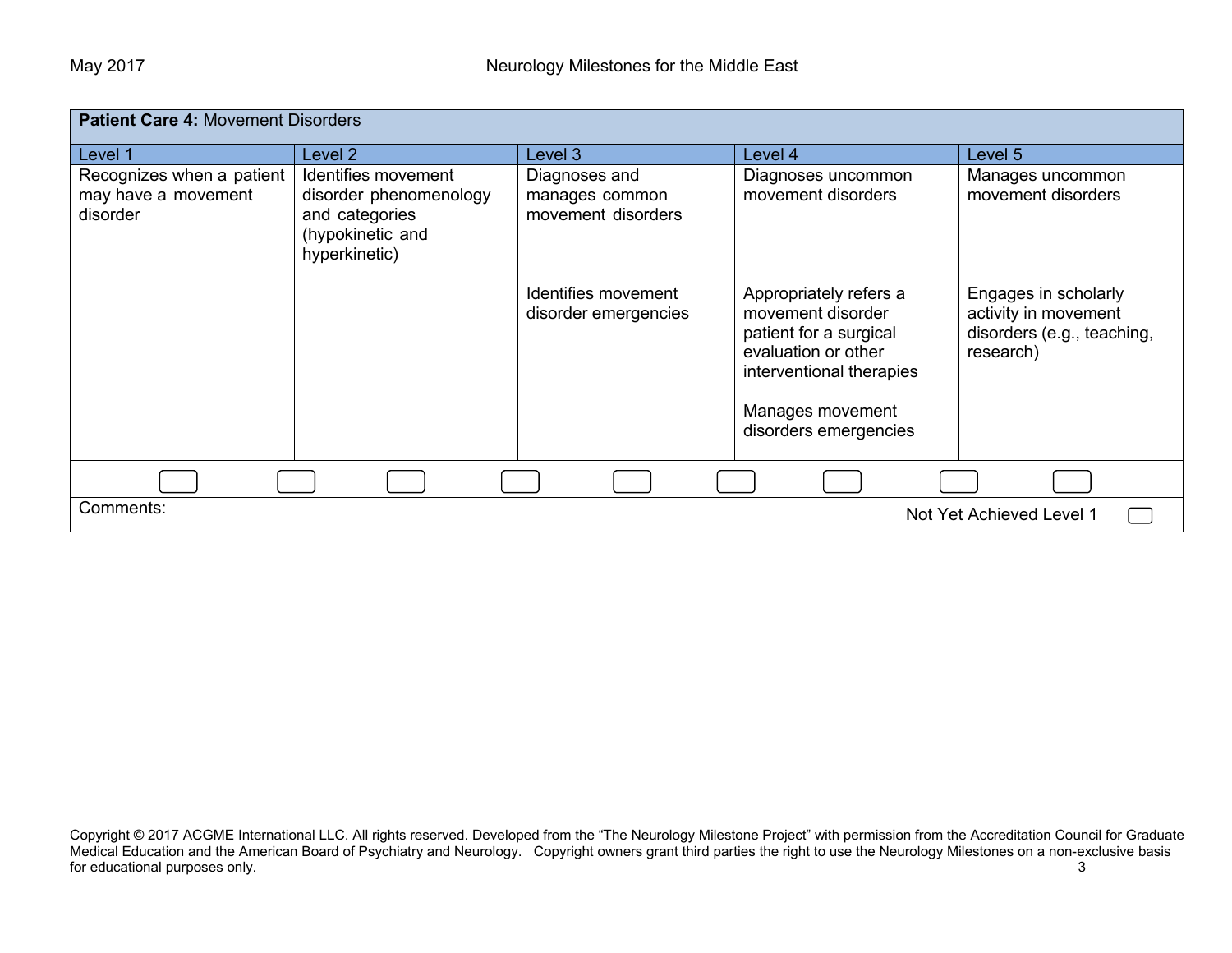| <b>Patient Care 5: Neuromuscular Disorders</b>                    |                                                                                                                                                                         |                                                                                    |                                               |                                                                                              |  |
|-------------------------------------------------------------------|-------------------------------------------------------------------------------------------------------------------------------------------------------------------------|------------------------------------------------------------------------------------|-----------------------------------------------|----------------------------------------------------------------------------------------------|--|
| Level 1                                                           | Level 2                                                                                                                                                                 | Level 3                                                                            | Level 4                                       | Level 5                                                                                      |  |
| Recognizes when a patient<br>may have a<br>neuromuscular disorder | Identifies patterns of<br>neuromuscular disease<br>(e.g., anterior horn cell<br>disease, nerve root,<br>plexus, peripheral nerve,<br>neuromuscular junction,<br>muscle) | Diagnoses and manages<br>common neuromuscular<br>disorders                         | Diagnoses uncommon<br>neuromuscular disorders | Manages uncommon<br>neuromuscular disorders                                                  |  |
|                                                                   | Identifies neuromuscular<br>disorder emergencies                                                                                                                        | Manages neuromuscular<br>disorder emergencies                                      | Recognizes when tissue<br>biopsy is warranted | Engages in scholarly<br>activity in neuromuscular<br>disorders (e.g., teaching,<br>research) |  |
|                                                                   | Orders NCS (nerve<br>conductive study)/EMG<br>(electromyography) testing<br>appropriately                                                                               | Interprets results of<br>NCS/EMG testing in<br>context of clinical<br>presentation |                                               |                                                                                              |  |
|                                                                   |                                                                                                                                                                         |                                                                                    |                                               |                                                                                              |  |
| Comments:                                                         | Not Yet Achieved Level 1                                                                                                                                                |                                                                                    |                                               |                                                                                              |  |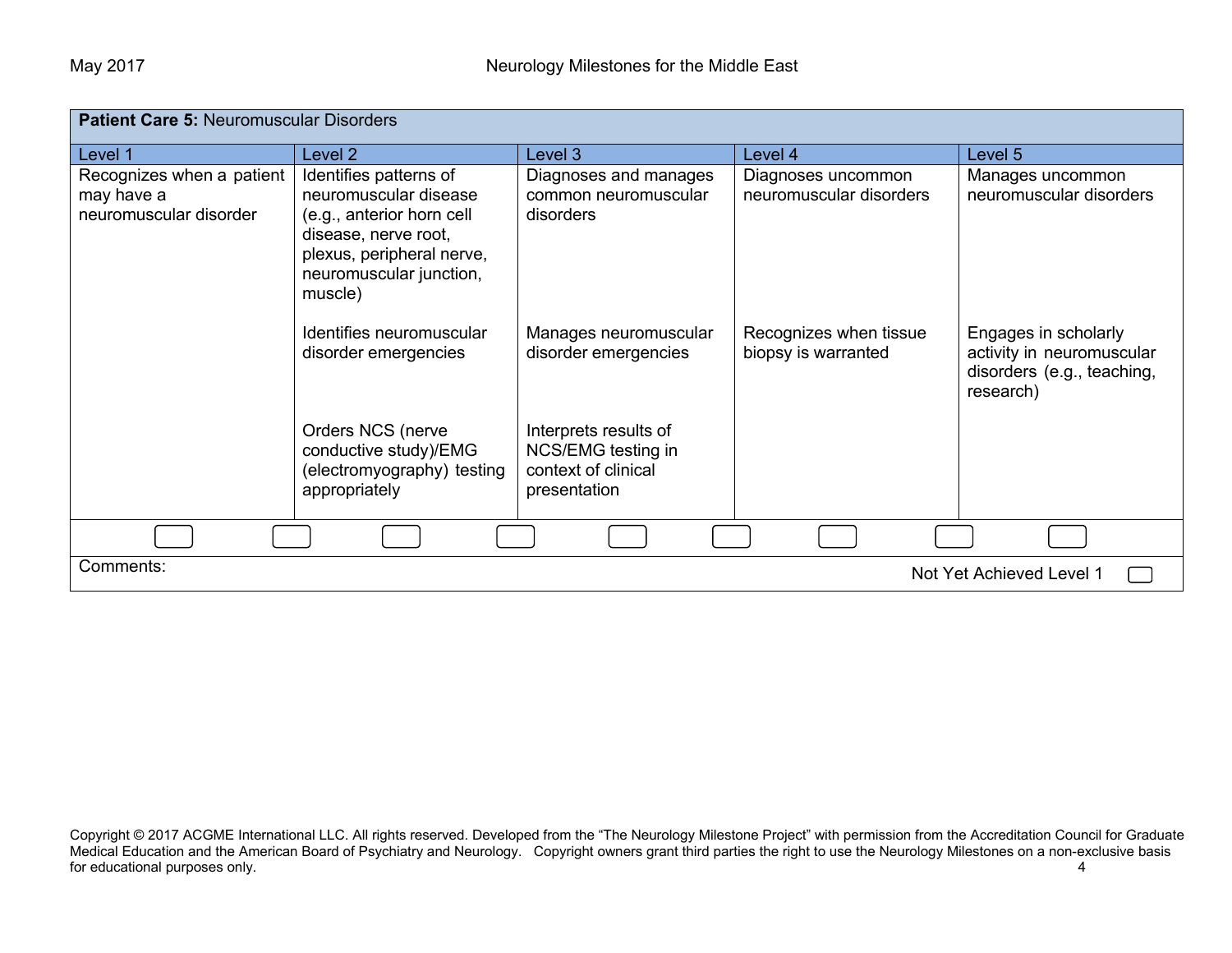| <b>Patient Care 6: Cerebrovascular Disorders</b>                    |                                                                                       |                                                                                              |                                                 |                                                                                                |
|---------------------------------------------------------------------|---------------------------------------------------------------------------------------|----------------------------------------------------------------------------------------------|-------------------------------------------------|------------------------------------------------------------------------------------------------|
| Level 1                                                             | Level 2                                                                               | Level 3                                                                                      | Level 4                                         | Level 5                                                                                        |
| Recognizes when a patient<br>may have a<br>cerebrovascular disorder | Describes stroke<br>syndromes and etiologic<br>subtypes                               | Identifies specific<br>mechanism of patient's<br>cerebrovascular disorder                    | Diagnoses uncommon<br>cerebrovascular disorders | Manages uncommon<br>cerebrovascular<br>disorders                                               |
|                                                                     | Identifies cerebrovascular<br>emergencies                                             | Appropriately refers for<br>interventional or surgical<br>evaluation                         |                                                 | Engages in scholarly<br>activity in cerebrovascular<br>disorders (e.g., teaching,<br>research) |
|                                                                     | Lists indications and<br>contraindications for<br>intravenous thrombolytic<br>therapy | Manages common<br>cerebrovascular disorders<br>including appropriate use<br>of thrombolytics |                                                 |                                                                                                |
|                                                                     |                                                                                       |                                                                                              |                                                 |                                                                                                |
| Comments:                                                           |                                                                                       |                                                                                              |                                                 | Not Yet Achieved Level 1                                                                       |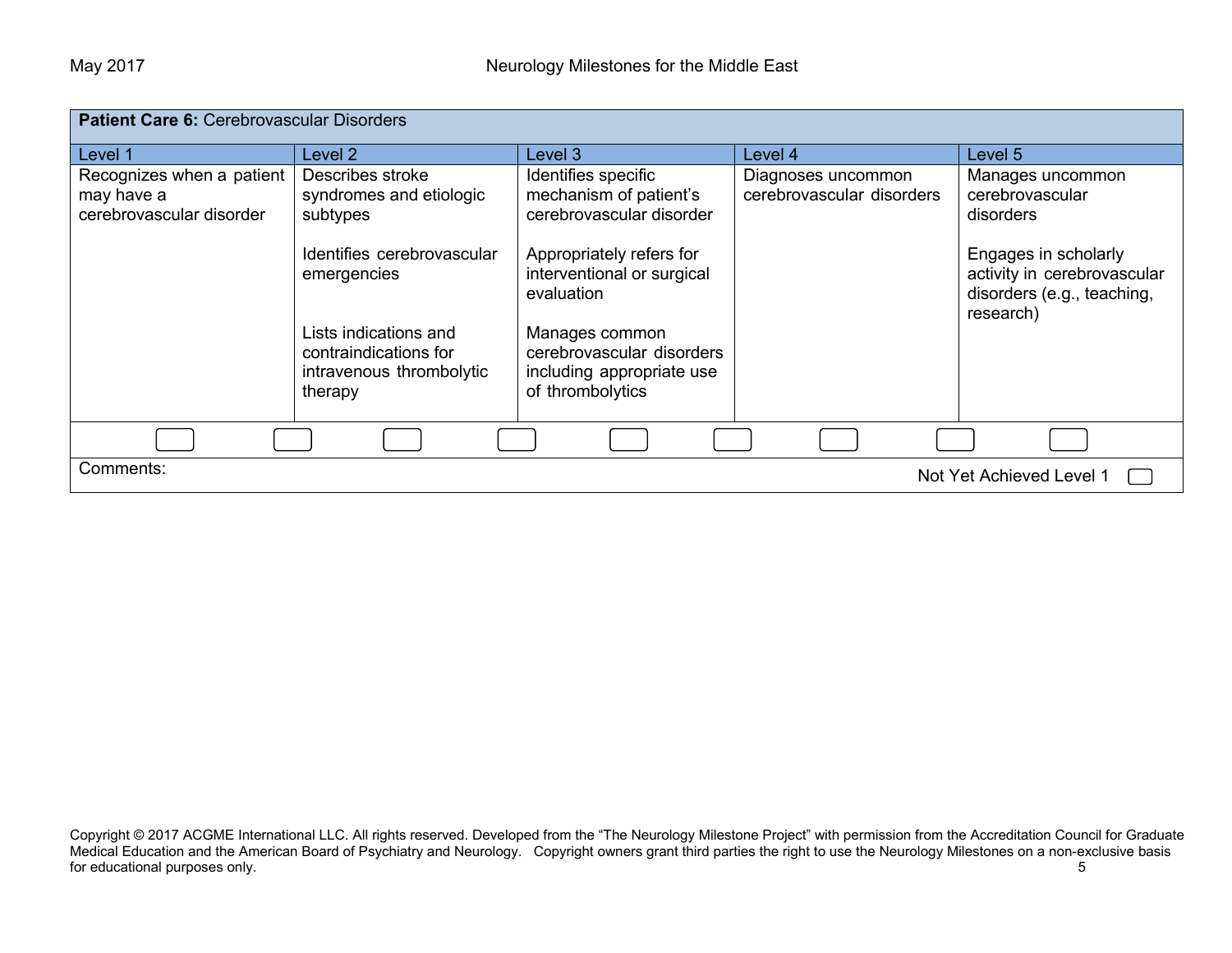| <b>Patient Care 7: Cognitive/Behavioral Disorders</b>                     |                                                        |                                                                                                                                                                                                                                                                                                                                                   |                                                                        |                                                                                                                                                                                                                 |  |
|---------------------------------------------------------------------------|--------------------------------------------------------|---------------------------------------------------------------------------------------------------------------------------------------------------------------------------------------------------------------------------------------------------------------------------------------------------------------------------------------------------|------------------------------------------------------------------------|-----------------------------------------------------------------------------------------------------------------------------------------------------------------------------------------------------------------|--|
| Level 1                                                                   | Level 2                                                | Level 3                                                                                                                                                                                                                                                                                                                                           | Level 4                                                                | Level 5                                                                                                                                                                                                         |  |
| Recognizes when a patient<br>may have a cognitive/<br>behavioral disorder | Identifies common<br>cognitive/behavioral<br>disorders | Diagnoses and manages<br>common<br>cognitive/behavioral<br>disorders, including<br>cognitive effects of<br>traumatic brain injury<br>Manages behavioral<br>complications of<br>cognitive/behavioral<br>disorders<br>Appropriately refers for<br>neuropsychological<br>testing in evaluating<br>patients with<br>cognitive/behavioral<br>disorders | Diagnoses and manages<br>uncommon<br>cognitive/behavioral<br>disorders | Engages in scholarly<br>activity in<br>cognitive/behavioral<br>disorders (e.g., teaching,<br>research)<br><b>Demonstrates</b><br>sophisticated knowledge of<br>advanced diagnostic<br>testing and controversies |  |
|                                                                           |                                                        |                                                                                                                                                                                                                                                                                                                                                   |                                                                        |                                                                                                                                                                                                                 |  |
| Comments:<br>Not Yet Achieved Level 1                                     |                                                        |                                                                                                                                                                                                                                                                                                                                                   |                                                                        |                                                                                                                                                                                                                 |  |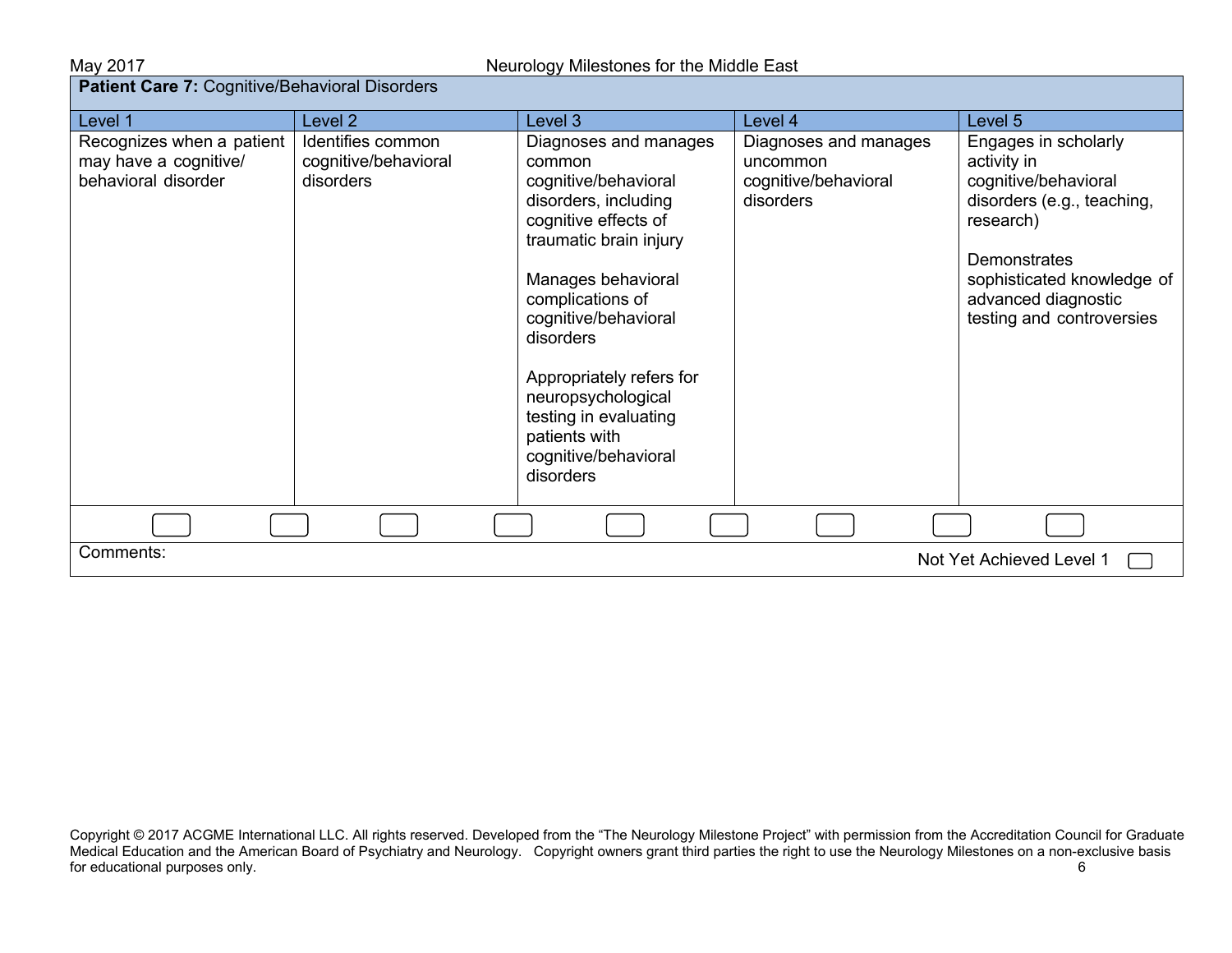#### **Patient Care 8: Demyelinating Disorders**

| Level 1                                                           | Level 2                                                    | Level <sub>3</sub>                                           | Level 4                                       | Level 5                                                                                      |
|-------------------------------------------------------------------|------------------------------------------------------------|--------------------------------------------------------------|-----------------------------------------------|----------------------------------------------------------------------------------------------|
| Recognizes when a patient<br>may have a demyelinating<br>disorder | Diagnoses and manages<br>common demyelinating<br>disorders | Recognizes uncommon<br>demyelinating disorders               | Diagnoses uncommon<br>demyelinating disorders | Manages uncommon<br>demyelinating disorders                                                  |
|                                                                   |                                                            | Manages acute<br>presentations of<br>demyelinating disorders |                                               | Engages in scholarly<br>activity in demyelinating<br>disorders (e.g., teaching,<br>research) |
|                                                                   |                                                            |                                                              |                                               |                                                                                              |
| Comments:<br>Not Yet Achieved Level 1                             |                                                            |                                                              |                                               |                                                                                              |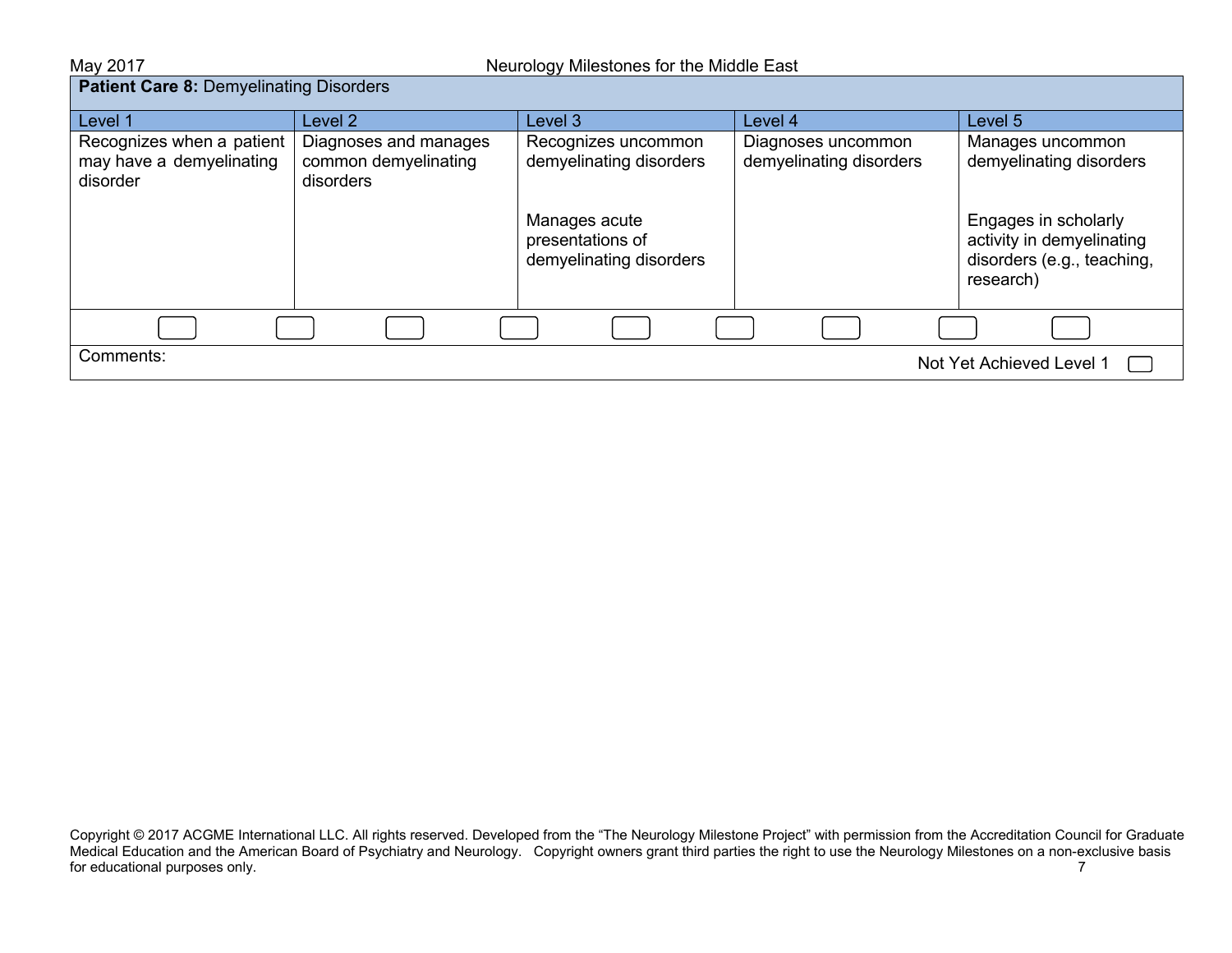| Neurology Milestones for the Middle East<br>May 2017 |                                                                                           |                                                                                                      |                                                                                                             |                                                                            |
|------------------------------------------------------|-------------------------------------------------------------------------------------------|------------------------------------------------------------------------------------------------------|-------------------------------------------------------------------------------------------------------------|----------------------------------------------------------------------------|
| <b>Patient Care 9: Epilepsy</b>                      |                                                                                           |                                                                                                      |                                                                                                             |                                                                            |
| Level 1                                              | Level 2                                                                                   | Level 3                                                                                              | Level 4                                                                                                     | Level 5                                                                    |
| Recognizes when a patient<br>may have had a seizure  | Identifies epilepsy<br>phenomenology, and<br>classification of seizures<br>and epilepsies | Diagnoses and manages<br>common seizure<br>disorders and provides<br>antiepileptic drug<br>treatment | Diagnoses uncommon<br>seizure disorders                                                                     | Manages uncommon<br>seizure disorders                                      |
|                                                      | Diagnoses convulsive<br>status epilepticus                                                | Diagnoses non-<br>convulsive status<br>epilepticus                                                   | Appropriately refers an<br>epilepsy patient for<br>surgical evaluation or other<br>interventional therapies | Engages in scholarly<br>activity in epilepsy (e.g.,<br>teaching, research) |
|                                                      |                                                                                           | Manages convulsive and<br>non-convulsive status<br>epilepticus                                       |                                                                                                             |                                                                            |
|                                                      |                                                                                           |                                                                                                      |                                                                                                             |                                                                            |
| Comments:<br>Not Yet Achieved Level 1                |                                                                                           |                                                                                                      |                                                                                                             |                                                                            |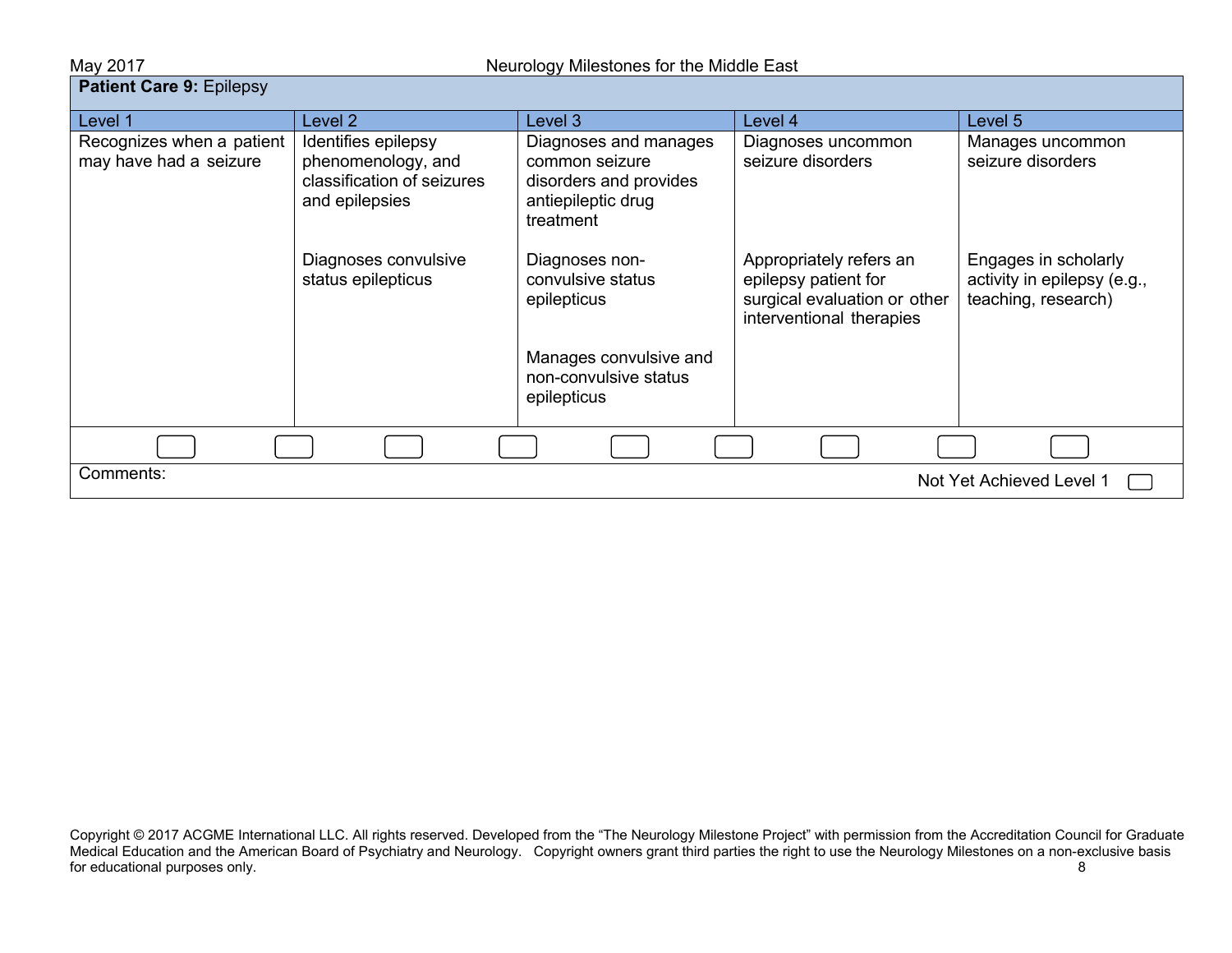| Patient Care 10: Headache Syndromes     |                                                       |                                               |                                                         |                                                                                         |
|-----------------------------------------|-------------------------------------------------------|-----------------------------------------------|---------------------------------------------------------|-----------------------------------------------------------------------------------------|
| Level 1                                 | Level 2                                               | Level 3                                       | Level 4                                                 | Level 5                                                                                 |
| Recognizes common<br>headache syndromes | Diagnoses and manages<br>common headache<br>syndromes | Recognizes uncommon<br>headache syndromes     | Diagnoses and manages<br>uncommon headache<br>syndromes | Engages in scholarly<br>activity in headache<br>syndromes (e.g., teaching,<br>research) |
|                                         | Identifies headache<br>emergencies                    | Diagnoses and manages<br>headache emergencies |                                                         |                                                                                         |
|                                         |                                                       |                                               |                                                         |                                                                                         |
| Comments:                               |                                                       |                                               |                                                         | Not Yet Achieved Level 1                                                                |

| Patient Care 11: Neurologic Manifestations of Systemic Disease                          |                                                                                      |                                                                         |                                                                                       |                                                                                                                       |
|-----------------------------------------------------------------------------------------|--------------------------------------------------------------------------------------|-------------------------------------------------------------------------|---------------------------------------------------------------------------------------|-----------------------------------------------------------------------------------------------------------------------|
| Level 1                                                                                 | Level <sub>2</sub>                                                                   | Level 3                                                                 | Level 4                                                                               | Level 5                                                                                                               |
| Recognizes when a<br>patient's neurologic<br>symptoms may be due to<br>systemic illness | Diagnoses and manages<br>common neurologic<br>manifestations of systemic<br>diseases | Recognizes uncommon<br>neurologic manifestations<br>of systemic disease | Diagnoses and manages<br>uncommon neurologic<br>manifestations of systemic<br>disease | Engages in scholarly<br>activity in neurologic<br>manifestations of systemic<br>disease (e.g., teaching,<br>research) |
| Identifies neurologic<br>emergencies due to<br>systemic disease                         | Diagnoses and manages<br>neurologic emergencies<br>due to systemic disease           |                                                                         |                                                                                       |                                                                                                                       |
|                                                                                         |                                                                                      |                                                                         |                                                                                       |                                                                                                                       |
| Comments:<br>Not Yet Achieved Level 1                                                   |                                                                                      |                                                                         |                                                                                       |                                                                                                                       |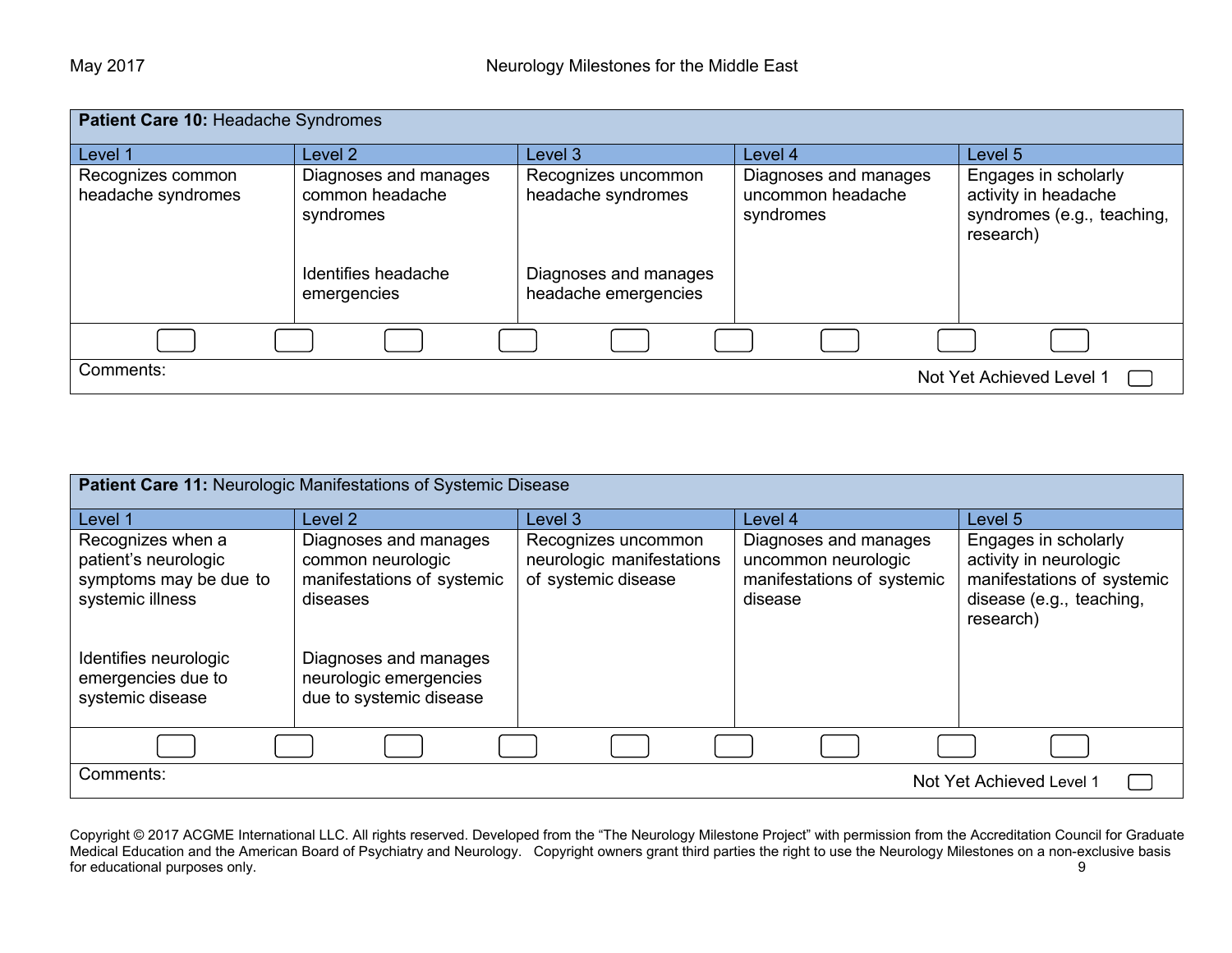| <b>Patient Care 12: Child Neurology for the Adult Neurologist</b> |                                                                                |                                                                                                   |                                                                                        |                                                         |  |
|-------------------------------------------------------------------|--------------------------------------------------------------------------------|---------------------------------------------------------------------------------------------------|----------------------------------------------------------------------------------------|---------------------------------------------------------|--|
| Level 1                                                           | Level 2                                                                        | Level 3                                                                                           | Level 4                                                                                | Level 5                                                 |  |
| Obtains basic neurologic<br>history of infants and<br>children    | Lists the elements of a<br>neurological examination<br>of infants and children | Obtains a complete and<br>age-appropriate<br>neurologic history of<br>infants and children        | Initiates management of<br>common childhood<br>neurologic disorders                    | Diagnoses uncommon<br>childhood neurologic<br>disorders |  |
|                                                                   | Recognizes broad patterns<br>of neurologic disease in<br>infants and children  | Performs a complete and<br>age-appropriate<br>neurological examination<br>of infants and children | Initiates management of<br>common neurologic<br>emergencies in infants and<br>children |                                                         |  |
|                                                                   | Lists normal<br>developmental milestones                                       | Diagnoses common child<br>neurologic disorders                                                    |                                                                                        |                                                         |  |
|                                                                   |                                                                                |                                                                                                   |                                                                                        |                                                         |  |
| Comments:<br>Not Yet Achieved Level 1                             |                                                                                |                                                                                                   |                                                                                        |                                                         |  |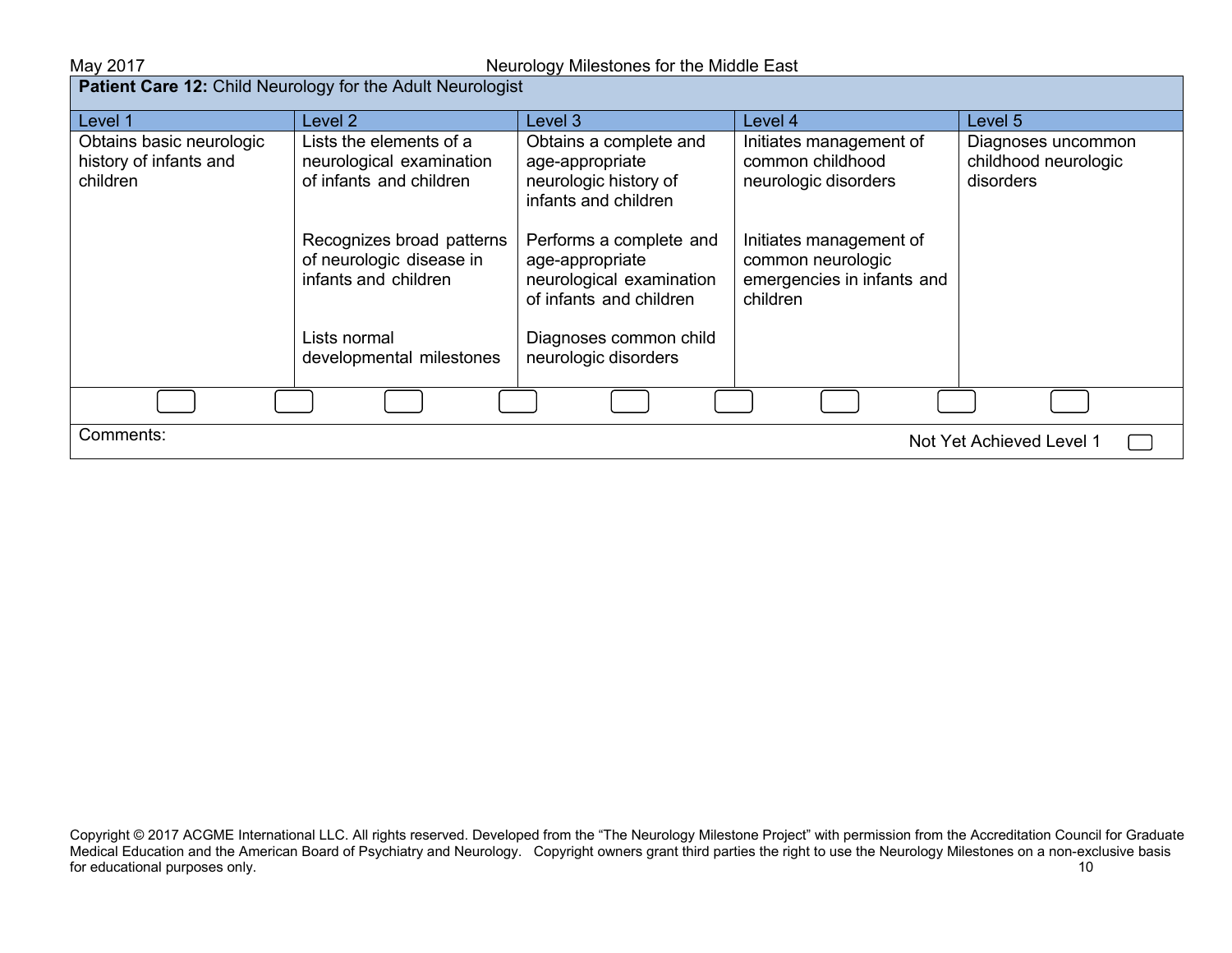May 2017 May 2017 **May 2017** Neurology Milestones for the Middle East

## **Patient Care 13: Neuro-Oncology**

| Level 1                                                                 | Level 2                                                                 | Level 3                                                                               | Level 4                                                                            | Level 5                                                                          |
|-------------------------------------------------------------------------|-------------------------------------------------------------------------|---------------------------------------------------------------------------------------|------------------------------------------------------------------------------------|----------------------------------------------------------------------------------|
| Recognizes common<br>clinical presentations of a<br>brain or spine mass | Identifies neuro-oncological<br>emergencies and initiates<br>management | Provides differential<br>diagnosis of brain or spine<br>mass                          | Appropriately refers for<br>advanced testing, including<br>biopsy                  | Engages in scholarly<br>activity in neuro-oncology<br>(e.g., teaching, research) |
|                                                                         |                                                                         | Identifies neurologic<br>complications due to<br>cancer or the treatment of<br>cancer | Manages neurologic<br>complications due to<br>cancer or the treatment of<br>cancer |                                                                                  |
|                                                                         |                                                                         |                                                                                       |                                                                                    |                                                                                  |
| Comments:<br>Not Yet Achieved Level 1                                   |                                                                         |                                                                                       |                                                                                    |                                                                                  |

Copyright © 2017 ACGME International LLC. All rights reserved. Developed from the "The Neurology Milestone Project" with permission from the Accreditation Council for Graduate Medical Education and the American Board of Psychiatry and Neurology. Copyright owners grant third parties the right to use the Neurology Milestones on a non-exclusive basis for educational purposes only. The contract of the contract of the contract of the contract of the contract of the contract of the contract of the contract of the contract of the contract of the contract of the contract of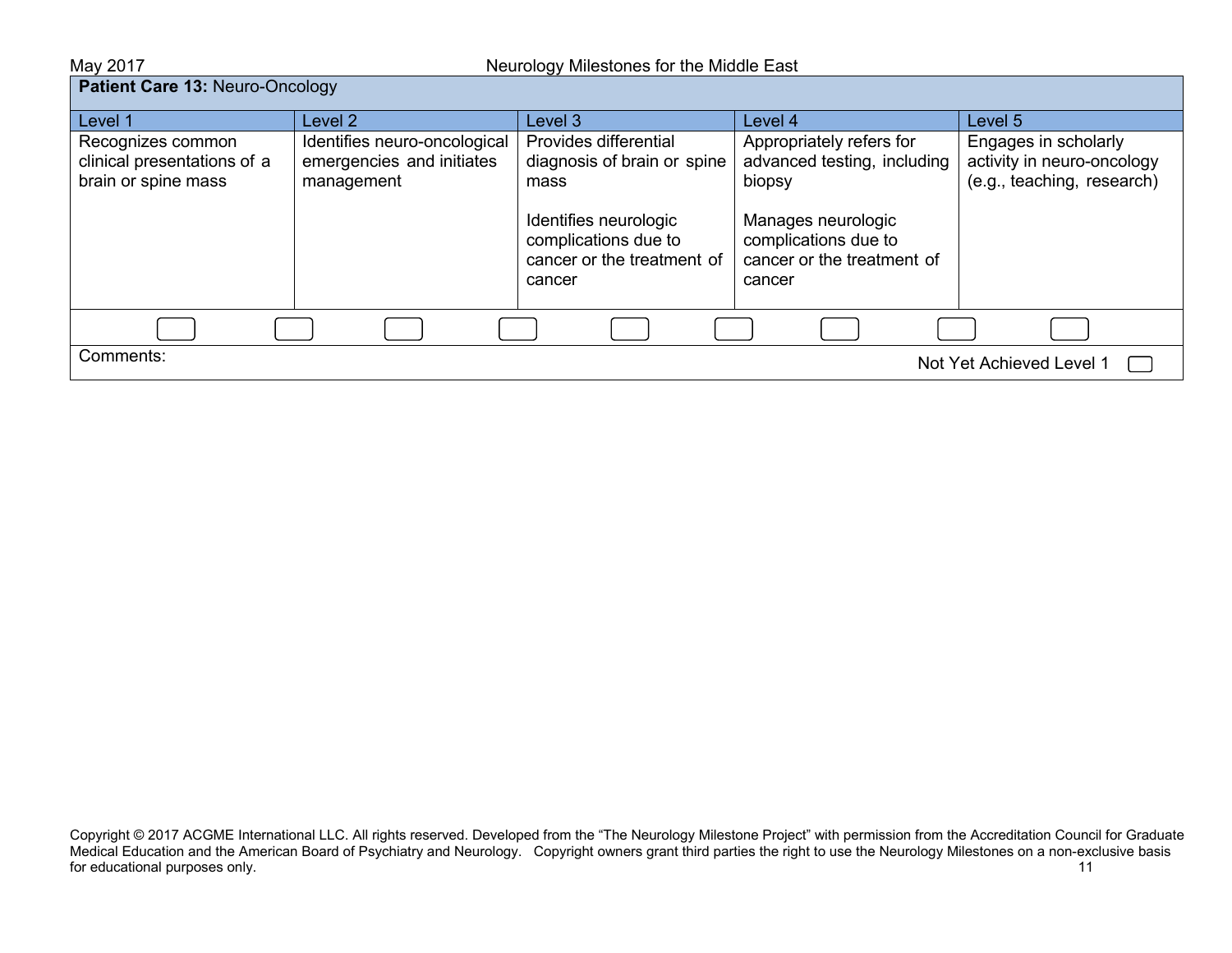| <b>Patient Care 14: Psychiatry for the Adult Neurologist</b>    |                                                                                    |                                                                                                                                                      |                                                                                                   |                                                                                            |  |
|-----------------------------------------------------------------|------------------------------------------------------------------------------------|------------------------------------------------------------------------------------------------------------------------------------------------------|---------------------------------------------------------------------------------------------------|--------------------------------------------------------------------------------------------|--|
| Level 1                                                         | Level 2                                                                            | Level 3                                                                                                                                              | Level 4                                                                                           | Level 5                                                                                    |  |
| Recognizes when a patient<br>may have a psychiatric<br>disorder | Identifies common<br>psychiatric disorders                                         | Recognizes when a<br>patient's neurological<br>symptoms are of<br>psychiatric origin                                                                 | Diagnoses common<br>psychiatric disorders                                                         | Engages in scholarly<br>activity in psychiatric<br>disorders (e.g., teaching,<br>research) |  |
| Obtains an appropriate<br>psychiatric history                   | Identifies psychiatric co-<br>morbidities in patients with<br>a neurologic disease | Recognizes when a<br>patient's psychiatric<br>symptoms are of<br>neurologic origin<br>Identifies major side<br>effects of psychiatric<br>medications | Initiates management of<br>psychiatric co-morbidities<br>in patients with a<br>neurologic disease |                                                                                            |  |
|                                                                 |                                                                                    |                                                                                                                                                      |                                                                                                   |                                                                                            |  |
| Comments:                                                       | Not Yet Achieved Level 1                                                           |                                                                                                                                                      |                                                                                                   |                                                                                            |  |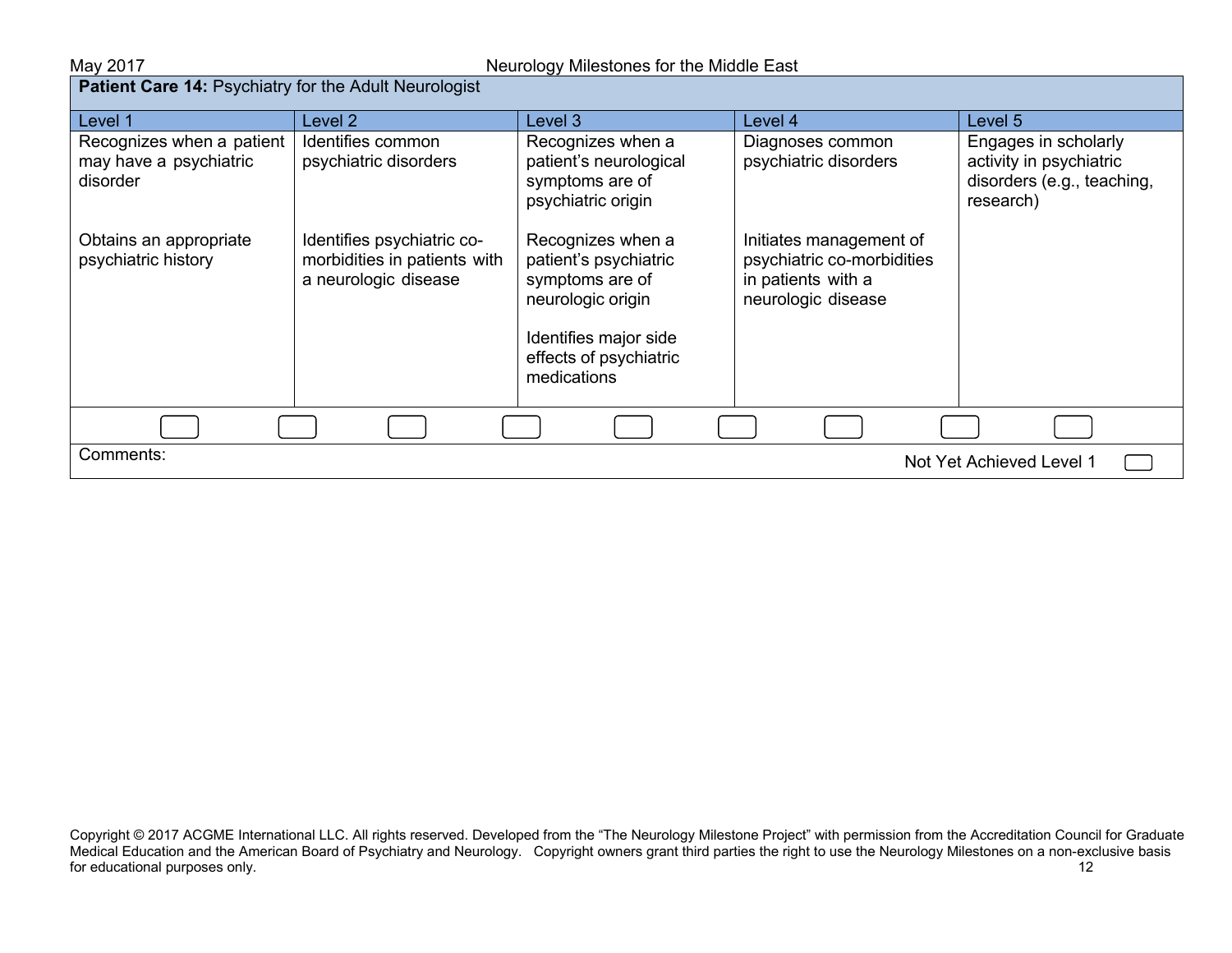| Neurology Milestones for the Middle East<br>May 2017                                                        |                                                                                                                                                                                |                                                                                                                          |                                                            |                                                                                                           |
|-------------------------------------------------------------------------------------------------------------|--------------------------------------------------------------------------------------------------------------------------------------------------------------------------------|--------------------------------------------------------------------------------------------------------------------------|------------------------------------------------------------|-----------------------------------------------------------------------------------------------------------|
| Patient Care 15: Neuroimaging                                                                               |                                                                                                                                                                                |                                                                                                                          |                                                            |                                                                                                           |
| Level 1                                                                                                     | Level <sub>2</sub>                                                                                                                                                             | Level 3                                                                                                                  | Level 4                                                    | Level 5                                                                                                   |
| Identifies basic<br>neuroanatomy on brain<br>magnetic resonance (MR)<br>and computerized<br>tomography (CT) | Recognizes emergent<br>imaging findings on brain<br>MR and CT<br>Identifies basic<br>neuroanatomy on spine<br>MR and CT<br>Identifies major vascular<br>anatomy on angiography | Describes abnormalities<br>of the brain and spine on<br>MR and CT<br>Identifies major<br>abnormalities on<br>angiography | Interprets MR and CT<br>neuroimaging of brain and<br>spine | Identifies subtle<br>abnormalities on<br>angiography<br>Interprets carotid and<br>transcranial ultrasound |
|                                                                                                             |                                                                                                                                                                                |                                                                                                                          |                                                            |                                                                                                           |
| Comments:                                                                                                   |                                                                                                                                                                                |                                                                                                                          |                                                            | Not Yet Achieved Level 1                                                                                  |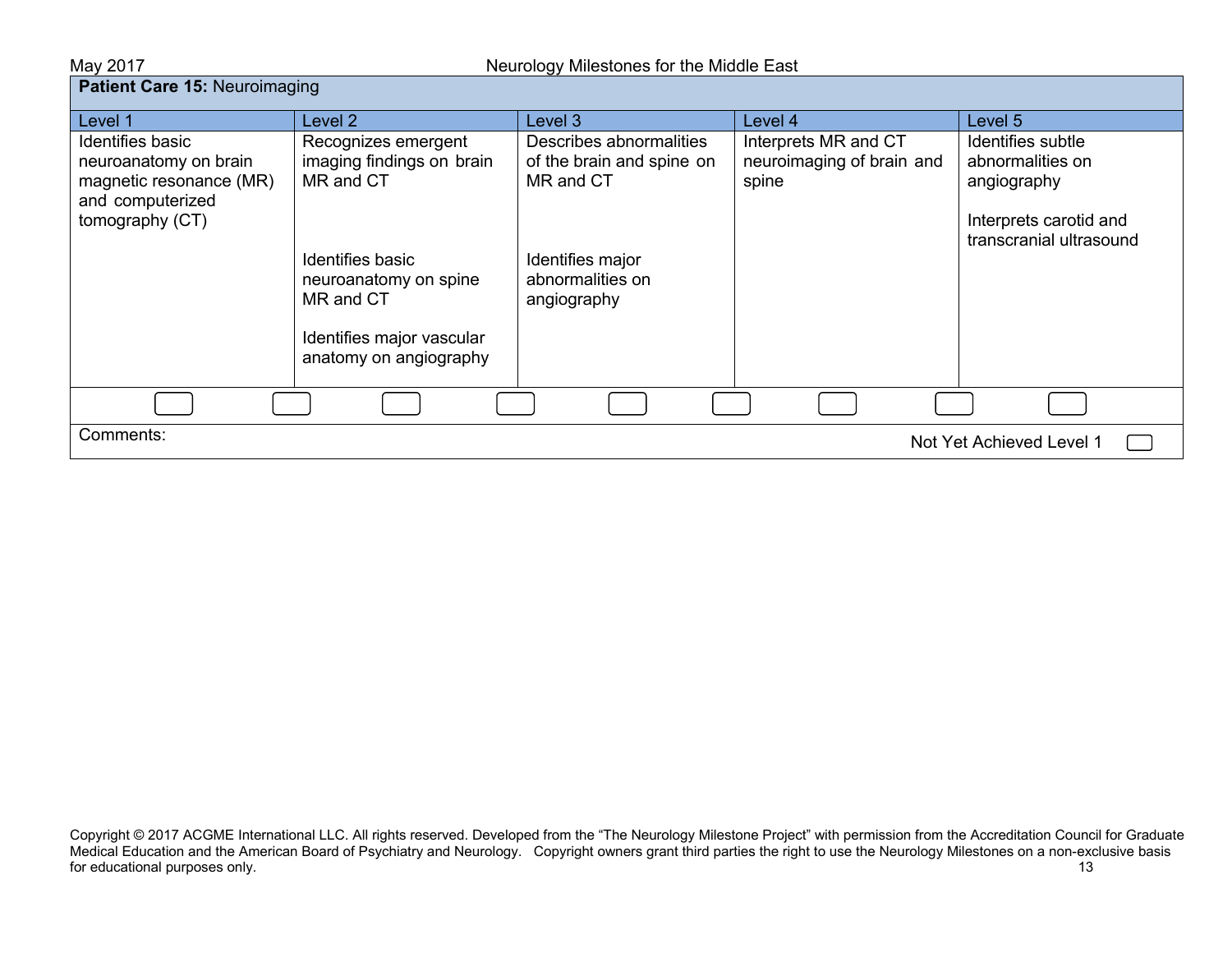| May 2017                                                | Neurology Milestones for the Middle East                                                   |                                                                                                                     |                                                                                                     |                                                                                                                      |  |
|---------------------------------------------------------|--------------------------------------------------------------------------------------------|---------------------------------------------------------------------------------------------------------------------|-----------------------------------------------------------------------------------------------------|----------------------------------------------------------------------------------------------------------------------|--|
|                                                         | Patient Care 16: Electroencephalogram (EEG)                                                |                                                                                                                     |                                                                                                     |                                                                                                                      |  |
| Level 1                                                 | Level 2                                                                                    | Level 3                                                                                                             | Level 4                                                                                             | Level 5                                                                                                              |  |
| Explains an EEG<br>procedure in non-<br>technical terms | Uses appropriate<br>terminology related to<br>EEG (e.g., montage,<br>amplitude, frequency) | Describes normal EEG<br>features of wake and<br>sleep states<br>Recognizes EEG<br>patterns of status<br>epilepticus | Interprets common EEG<br>abnormalities and creates<br>a report<br>Recognizes normal EEG<br>variants | Interprets uncommon<br><b>EEG</b> abnormalities<br>Describes normal and<br>some abnormal EEG<br>features of wake and |  |
|                                                         |                                                                                            | Recognizes common<br><b>EEG</b> artifacts                                                                           |                                                                                                     | sleep states in children                                                                                             |  |
|                                                         |                                                                                            |                                                                                                                     |                                                                                                     |                                                                                                                      |  |
| Comments:<br>Not Yet Achieved Level 1                   |                                                                                            |                                                                                                                     |                                                                                                     |                                                                                                                      |  |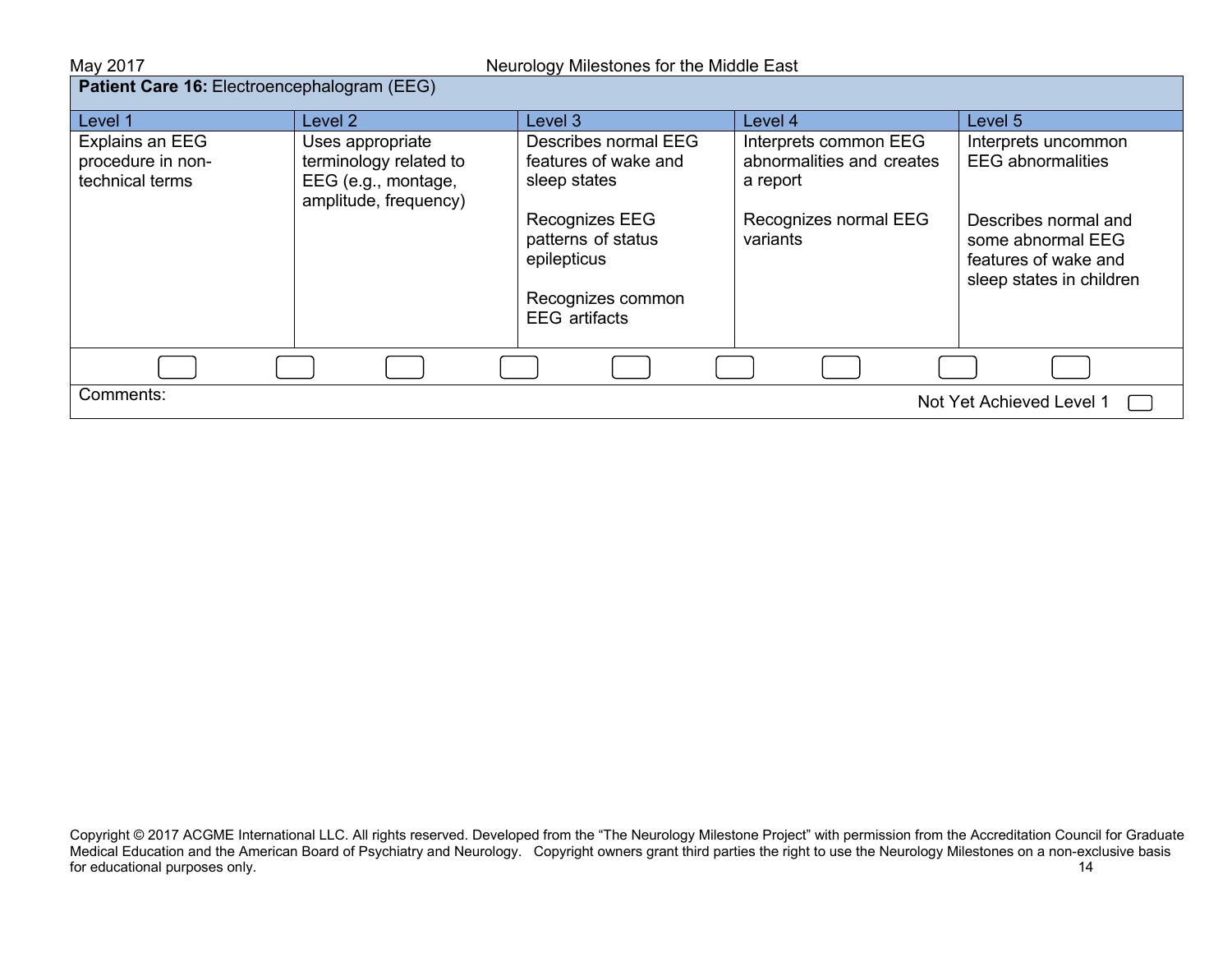## May 2017 May 2017 Meurology Milestones for the Middle East

**Patient Care 17:** Nerve Conduction Studies (NCS)/Electromyography (EMG)

| Level 1                   | Level 2                | Level 3                                       | Level 4                                    | Level 5                   |
|---------------------------|------------------------|-----------------------------------------------|--------------------------------------------|---------------------------|
| Explains an NCS/EMG       | Uses appropriate       | <b>Describes NCS/EMG</b>                      | Interprets NCS/EMG data                    | Performs, interprets, and |
| procedure in nontechnical | terminology related to | data                                          | in common disorders                        | creates a report for      |
| terms                     | NCS/EMG                |                                               |                                            | <b>NCS/EMG</b>            |
|                           |                        | Lists NCS/EMG findings<br>in common disorders | Describes common pitfalls<br>of NCS/EMG    |                           |
|                           |                        |                                               | Formulates basic<br>NCS/EMG plan for       |                           |
|                           |                        |                                               | specific, common clinical<br>presentations |                           |
|                           |                        |                                               |                                            |                           |
|                           |                        |                                               |                                            |                           |
| Comments:                 |                        |                                               |                                            | Not Yet Achieved Level 1  |

| Patient Care 18: Lumbar Puncture                                      |                                                                       |                                                      |                                                        |                                                                     |  |
|-----------------------------------------------------------------------|-----------------------------------------------------------------------|------------------------------------------------------|--------------------------------------------------------|---------------------------------------------------------------------|--|
| Level 1                                                               | Level <sub>2</sub>                                                    | Level 3                                              | Level 4                                                | Level 5                                                             |  |
| Lists the indications and<br>contraindications for<br>lumbar puncture | Lists the complications of<br>lumbar puncture and their<br>management | Performs lumbar puncture<br>under direct supervision | Performs lumbar puncture<br>without direct supervision | Performs lumbar puncture<br>on patients with<br>challenging anatomy |  |
|                                                                       |                                                                       |                                                      |                                                        |                                                                     |  |
| Comments:                                                             |                                                                       |                                                      |                                                        | Not Yet Achieved Level 1                                            |  |

Copyright © 2017 ACGME International LLC. All rights reserved. Developed from the "The Neurology Milestone Project" with permission from the Accreditation Council for Graduate Medical Education and the American Board of Psychiatry and Neurology. Copyright owners grant third parties the right to use the Neurology Milestones on a non-exclusive basis for educational purposes only. The contract of the contract of the contract of the contract of the contract of the contract of the contract of the contract of the contract of the contract of the contract of the contract of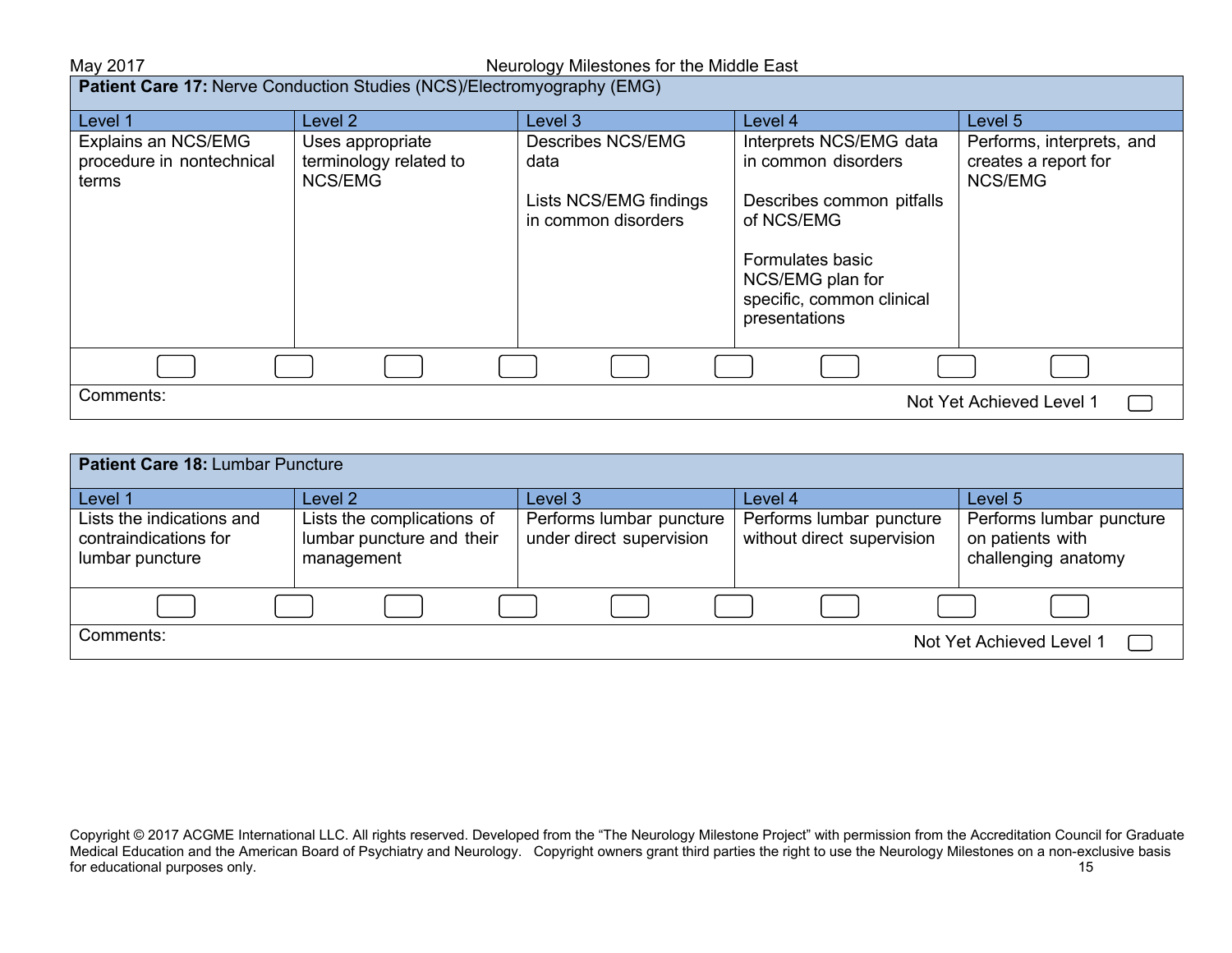| May 2017                                                                        | Neurology Milestones for the Middle East                         |                                                                                     |                                                                                                                                       |                                                                                                                  |  |
|---------------------------------------------------------------------------------|------------------------------------------------------------------|-------------------------------------------------------------------------------------|---------------------------------------------------------------------------------------------------------------------------------------|------------------------------------------------------------------------------------------------------------------|--|
| <b>Medical Care 1: Localization</b>                                             |                                                                  |                                                                                     |                                                                                                                                       |                                                                                                                  |  |
| Level 1                                                                         | Level 2                                                          | Level 3                                                                             | Level 4                                                                                                                               | Level 5                                                                                                          |  |
| Attempts to localize<br>lesions within the nervous<br>system<br>Describes basic | Localizes lesions to<br>general regions of the<br>nervous system | <b>Accurately localizes</b><br>lesions to specific regions<br>of the nervous system | Efficiently and accurately<br>localizes lesions to specific<br>regions of the nervous<br>system<br>Describes advanced<br>neuroanatomy | Consistently demonstrates<br>sophisticated and detailed<br>knowledge of<br>neuroanatomy in localizing<br>lesions |  |
| neuroanatomy                                                                    |                                                                  |                                                                                     |                                                                                                                                       |                                                                                                                  |  |
|                                                                                 |                                                                  |                                                                                     |                                                                                                                                       |                                                                                                                  |  |
| Comments:                                                                       |                                                                  |                                                                                     |                                                                                                                                       | Not Yet Achieved Level 1                                                                                         |  |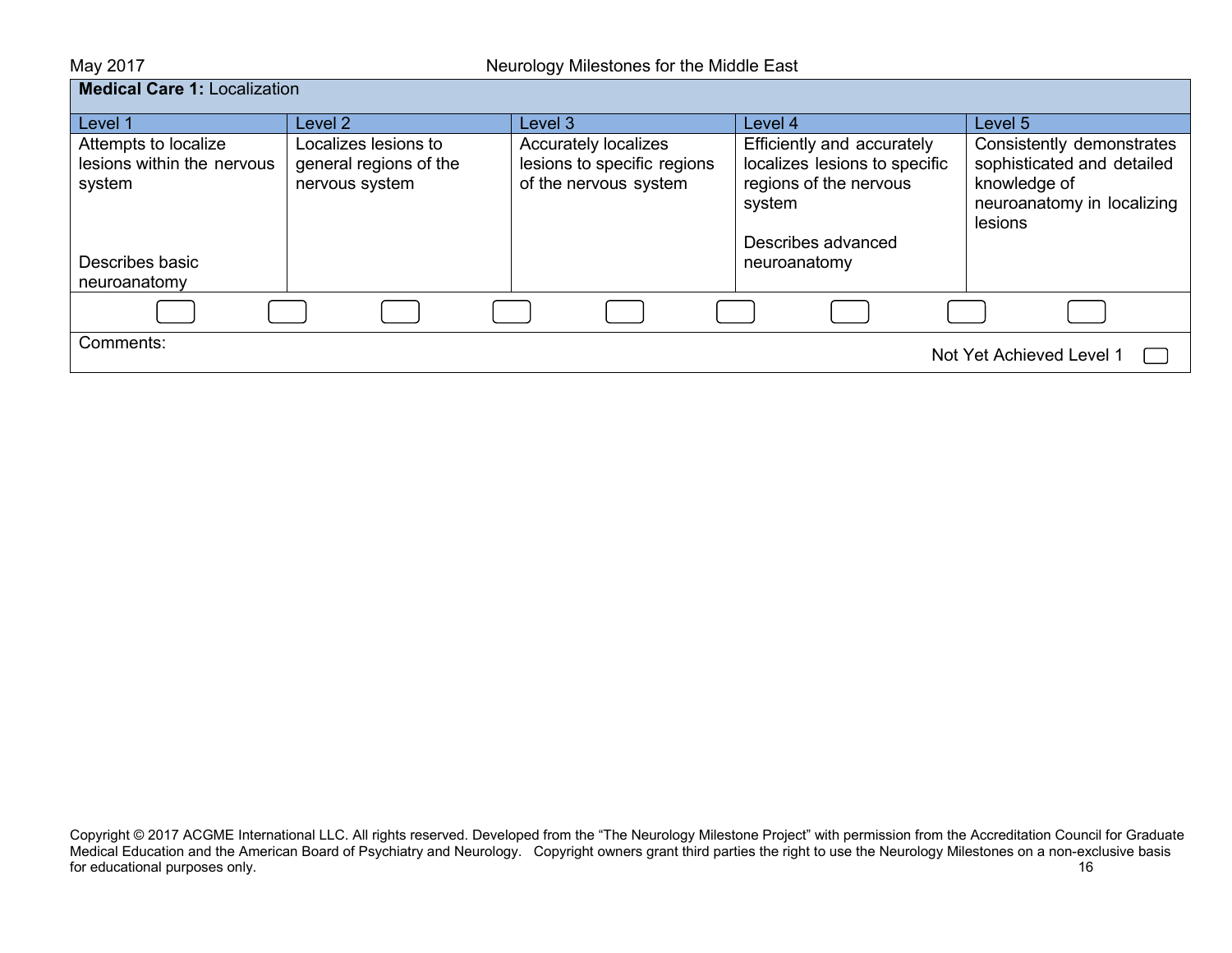| <b>Medical Care 2: Formulation</b>      |                                                                                                        |                                                                                |                                                                                                                                                                                                                                          |                                                                                                               |
|-----------------------------------------|--------------------------------------------------------------------------------------------------------|--------------------------------------------------------------------------------|------------------------------------------------------------------------------------------------------------------------------------------------------------------------------------------------------------------------------------------|---------------------------------------------------------------------------------------------------------------|
| Level 1                                 | Level 2                                                                                                | Level 3                                                                        | Level 4                                                                                                                                                                                                                                  | Level 5                                                                                                       |
| Summarizes history and<br>exam findings | Summarizes key<br>elements of history and<br>exam findings                                             | Synthesizes information<br>to focus and prioritize<br>diagnostic possibilities | <b>Efficiently synthesizes</b><br>information to focus<br>and prioritize<br>diagnostic possibilities                                                                                                                                     | Consistently<br>demonstrates<br>sophisticated and<br>detailed knowledge of<br>pathophysiology in<br>diagnosis |
|                                         | Identifies relevant<br>pathophysiologic<br>categories to generate a<br>broad differential<br>diagnosis | Correlates the clinical<br>presentation with basic<br>anatomy of the disorder  | Accurately correlates<br>the clinical presentation<br>with detailed anatomy<br>of the disorder<br>Continuously<br>reconsiders diagnostic<br>differential in response<br>to changes in clinical<br>circumstances<br>Diagnoses brain death | <b>Effectively educates</b><br>others about diagnostic<br>reasoning                                           |
|                                         |                                                                                                        |                                                                                |                                                                                                                                                                                                                                          |                                                                                                               |
| Comments:                               |                                                                                                        |                                                                                |                                                                                                                                                                                                                                          | Not Yet Achieved Level 1                                                                                      |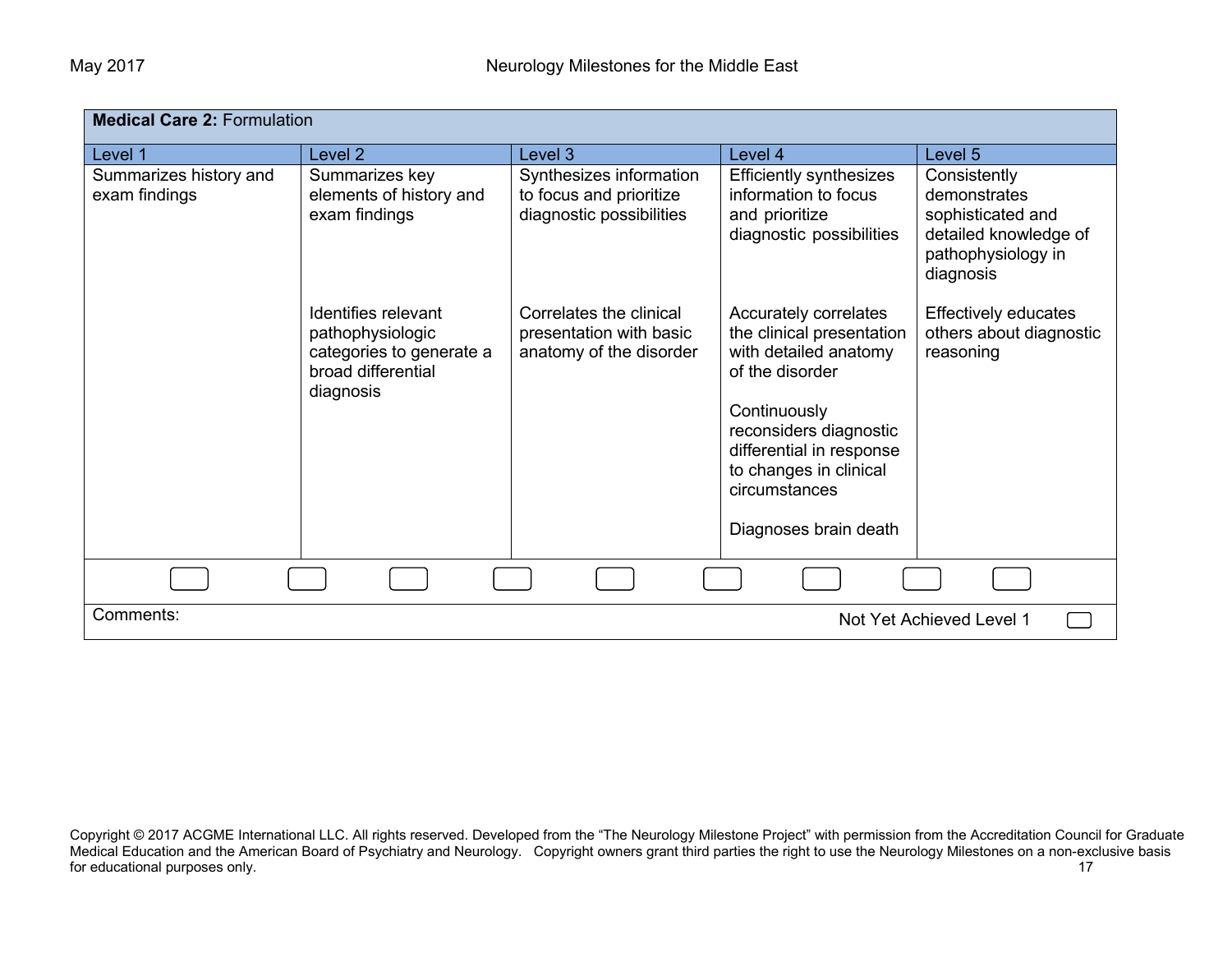| <b>Medical Care 3: Diagnostic Investigation</b>                       |                                                                     |                                                                  |                                                                                  |                                                                      |  |
|-----------------------------------------------------------------------|---------------------------------------------------------------------|------------------------------------------------------------------|----------------------------------------------------------------------------------|----------------------------------------------------------------------|--|
| Level 1                                                               | Level 2                                                             | Level 3                                                          | Level 4                                                                          | Level <sub>5</sub>                                                   |  |
| Demonstrates general<br>knowledge of diagnostic<br>tests in neurology | Discusses general<br>diagnostic approach<br>appropriate to clinical | Individualizes diagnostic<br>approach to the specific<br>patient | Explains diagnostic yield<br>and cost-effectiveness of<br>testing                | Demonstrates<br>sophisticated knowledge<br>of diagnostic testing and |  |
|                                                                       | presentation<br>Lists risks and benefits                            |                                                                  |                                                                                  | controversies                                                        |  |
|                                                                       | of tests to patient                                                 | Accurately interprets<br>results of common<br>diagnostic tests   | Accurately interprets<br>results of less common<br>diagnostic testing            |                                                                      |  |
|                                                                       |                                                                     |                                                                  | Recognizes indications<br>and implications of<br>genetic testing                 |                                                                      |  |
|                                                                       |                                                                     |                                                                  | Recognizes indications<br>of advanced imaging<br>and other diagnostic<br>studies |                                                                      |  |
|                                                                       |                                                                     |                                                                  |                                                                                  |                                                                      |  |
| Comments:                                                             | Not Yet Achieved Level 1                                            |                                                                  |                                                                                  |                                                                      |  |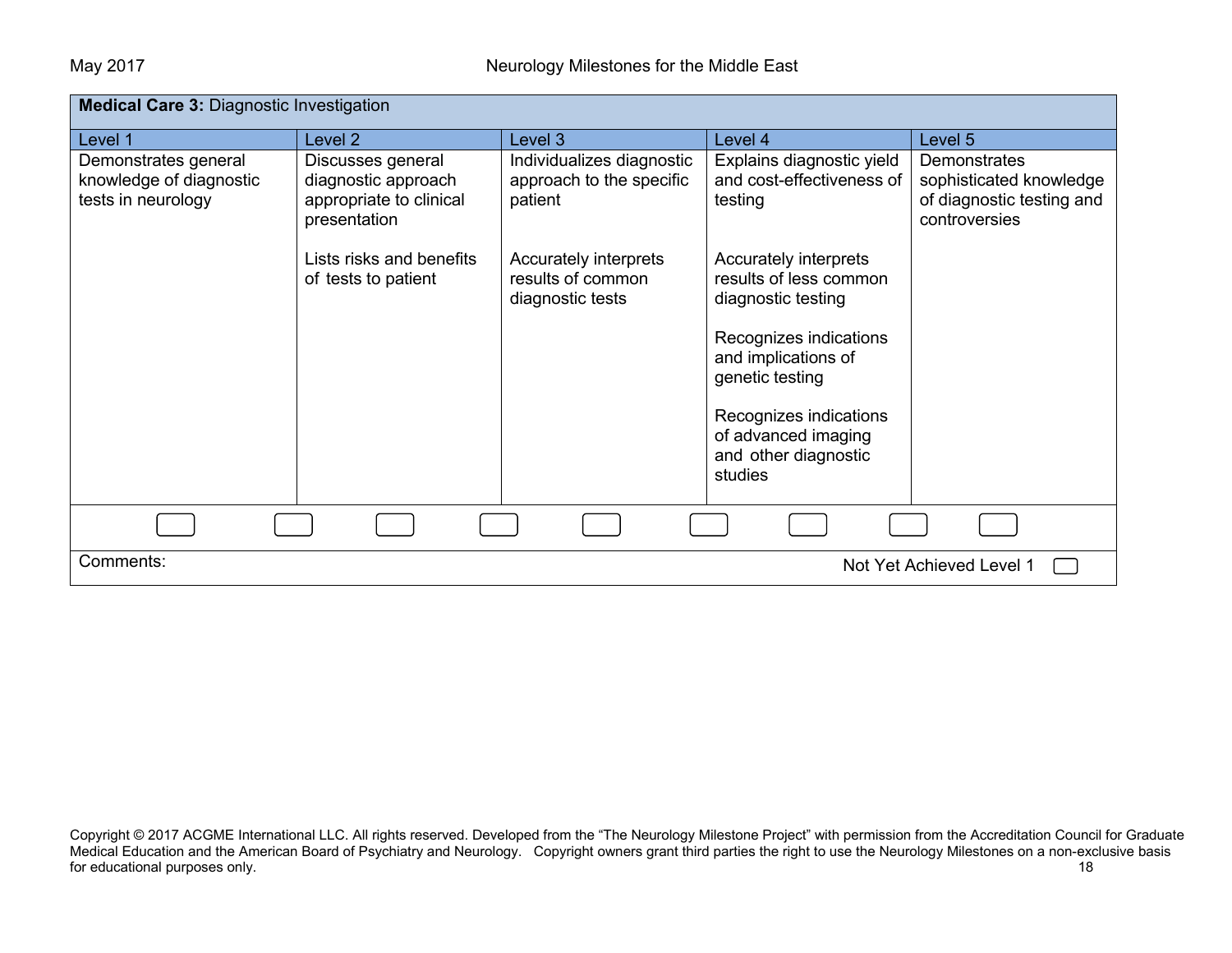#### May 2017 May 2017 **May 2017** Neurology Milestones for the Middle East

**Systems-Based Practice 1: Patient Safety and Quality Improvement** 

| Level 1                                   | Level 2                                                   | Level 3                                              | Level 4                                             | Level 5                                              |  |
|-------------------------------------------|-----------------------------------------------------------|------------------------------------------------------|-----------------------------------------------------|------------------------------------------------------|--|
| Demonstrates knowledge                    | Identifies system factors                                 | Participates in analysis of                          | Conducts analysis of                                | Actively engages teams                               |  |
| of common patient safety                  | that lead to patient safety                               | patient safety events                                | patient safety events and                           | and processes to modify                              |  |
| events                                    | events                                                    | (simulated or actual)                                | offers error prevention<br>strategies (simulated or | systems to prevent patient<br>safety events          |  |
|                                           |                                                           |                                                      | actual)                                             |                                                      |  |
| Demonstrates knowledge                    | Reports patient safety                                    | Participates in disclosure                           | Discloses patient safety                            | Role models or mentors                               |  |
| of how to report patient<br>safety events | events through institutional<br>reporting systems (actual | of patient safety events to<br>patients and families | events to patients and<br>families (simulated or    | others in the disclosure of<br>patient safety events |  |
|                                           | or simulated)                                             | (simulated or actual)                                | actual)                                             |                                                      |  |
| Demonstrates knowledge                    | Describes local quality                                   | Participates in local                                | Demonstrates the skills                             | Creates, implements, and                             |  |
| of basic quality<br>improvement           | improvement initiatives<br>(e.g., community               | quality improvement<br>initiatives                   | required to identify,<br>develop, implement, and    | assesses quality<br>improvement initiatives at       |  |
| methodologies and metrics                 | vaccination rate, infection                               |                                                      | analyze a quality                                   | the institutional or                                 |  |
|                                           | rate, smoking cessation)                                  |                                                      | improvement project                                 | community level                                      |  |
|                                           |                                                           |                                                      |                                                     |                                                      |  |
| Comments:                                 |                                                           |                                                      |                                                     |                                                      |  |
|                                           |                                                           |                                                      |                                                     | Not Yet Achieved Level 1                             |  |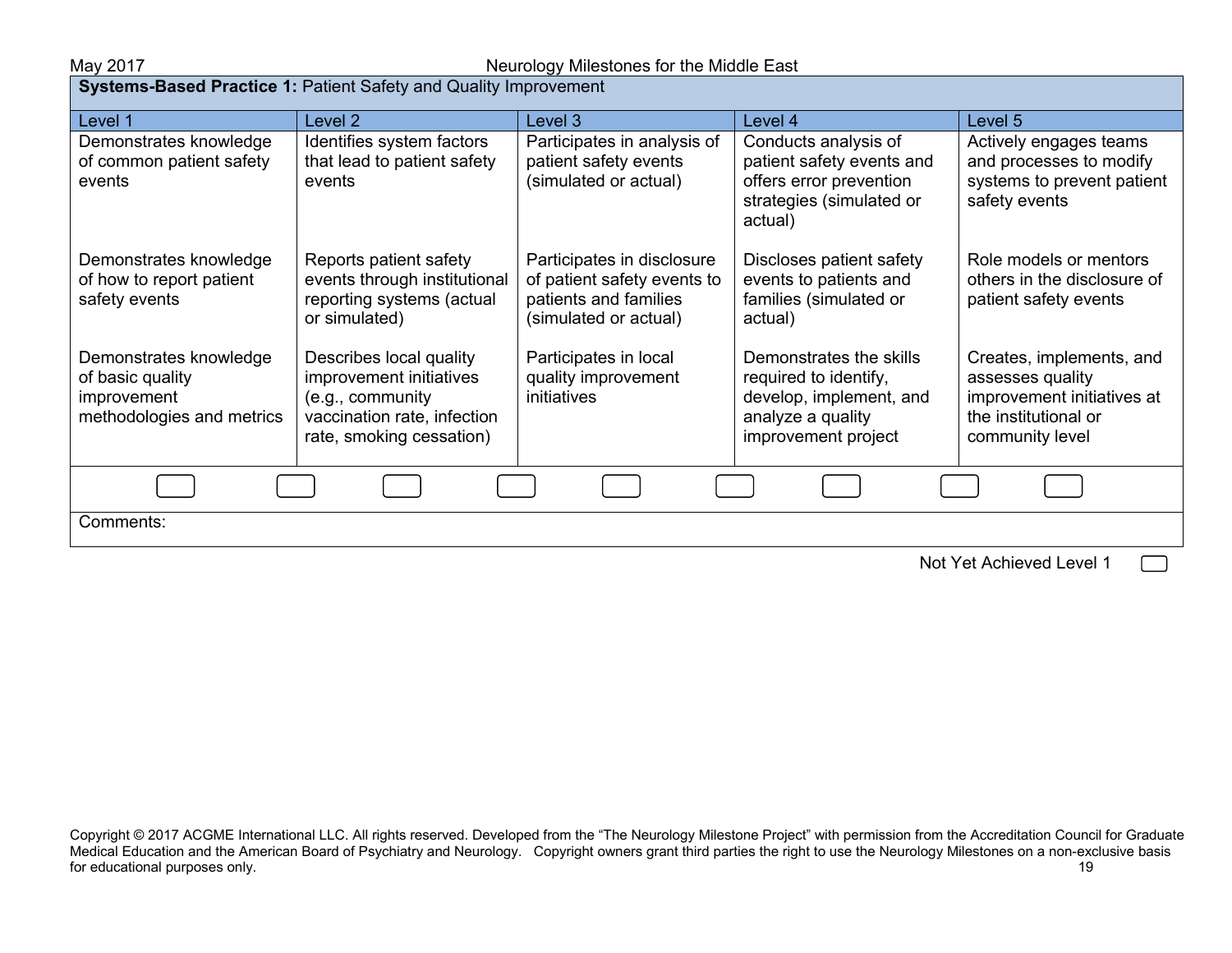### May 2017 May 2017 **Neurology Milestones for the Middle East**

| Systems-Based Practice 2: System Navigation for Patient-Centered Care                    |                                                                                                                                        |                                                                                                                                             |                                                                                                                                                                               |                                                                                                                                 |
|------------------------------------------------------------------------------------------|----------------------------------------------------------------------------------------------------------------------------------------|---------------------------------------------------------------------------------------------------------------------------------------------|-------------------------------------------------------------------------------------------------------------------------------------------------------------------------------|---------------------------------------------------------------------------------------------------------------------------------|
| Level 1                                                                                  | Level 2                                                                                                                                | Level 3                                                                                                                                     | Level 4                                                                                                                                                                       | Level 5                                                                                                                         |
| Demonstrates knowledge<br>of care coordination                                           | Coordinates care of<br>patients in routine clinical<br>situations effectively<br>utilizing the roles of the<br>interprofessional teams | Coordinates care of<br>patients in complex<br>clinical situations<br>effectively utilizing the<br>roles of their<br>interprofessional teams | Role models effective<br>coordination of patient-<br>centered care among<br>different disciplines and<br>specialties                                                          | Analyzes the process of<br>care coordination and<br>leads in the design and<br>implementation of<br>improvements                |
| Identifies key elements for<br>safe and effective<br>transitions of care and<br>handoffs | Performs safe and<br>effective transitions of<br>care/handoffs in routine<br>clinical situations                                       | Performs safe and<br>effective transitions of<br>care/handoffs in complex<br>clinical situations                                            | Role models and<br>advocates for safe and<br>effective transitions of<br>care/handoffs within and<br>across health care delivery<br>systems, including<br>outpatient settings | Improves quality of<br>transitions of care within<br>and across health care<br>delivery systems to<br>optimize patient outcomes |
| Demonstrates knowledge<br>of population and<br>community health needs<br>and disparities | Identifies specific<br>population and community<br>health needs and<br>inequities for their local<br>population                        | Uses local resources<br>effectively to meet the<br>needs of a patient<br>population and community                                           | Participates in changing<br>and adapting practice to<br>provide for the needs of<br>specific populations                                                                      | Leads innovations and<br>advocates for populations<br>and communities with<br>health care inequities                            |
|                                                                                          |                                                                                                                                        |                                                                                                                                             |                                                                                                                                                                               |                                                                                                                                 |
| Comments:<br>Not Yet Achieved Level 1                                                    |                                                                                                                                        |                                                                                                                                             |                                                                                                                                                                               |                                                                                                                                 |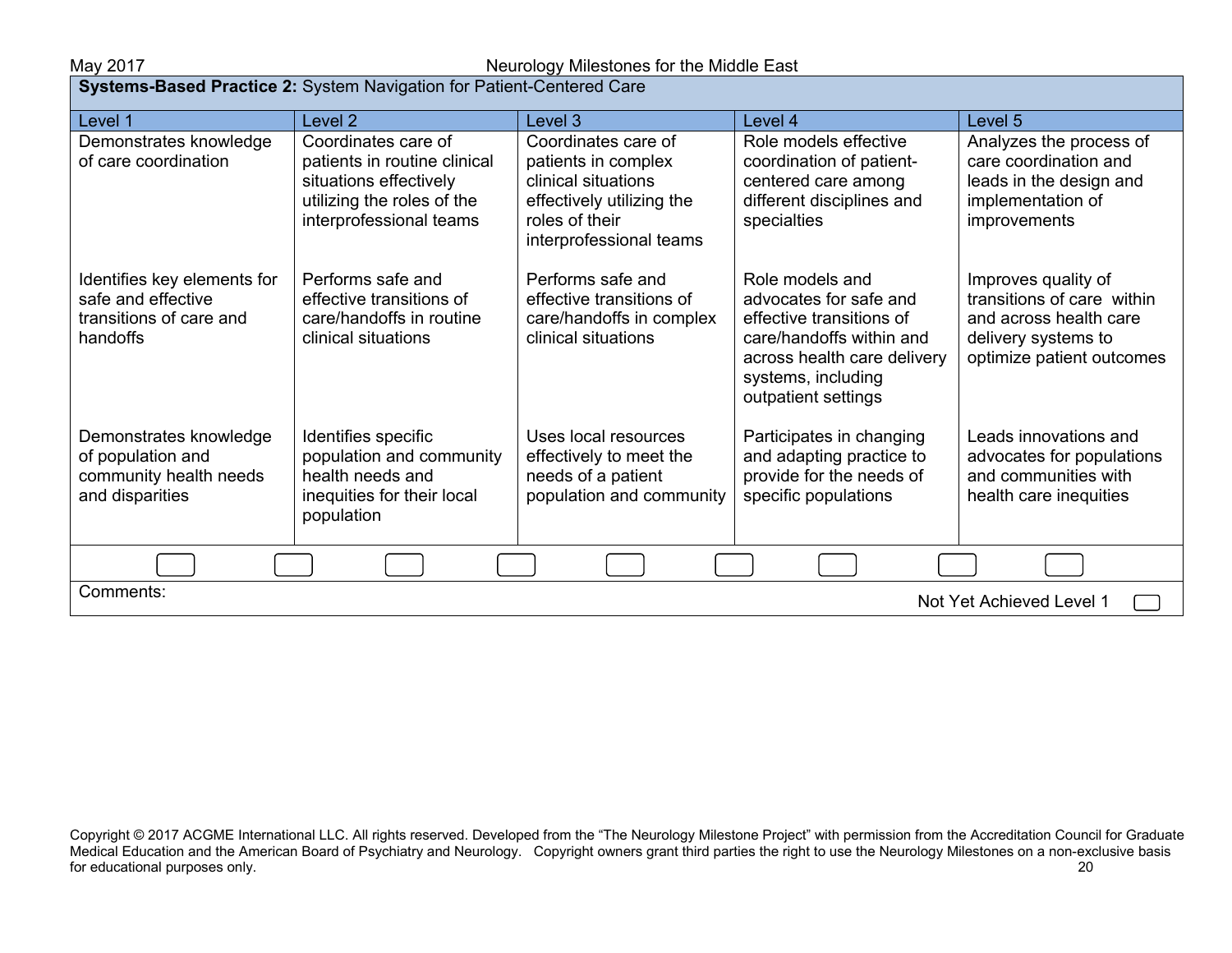| <b>Systems-Based Practice 3: Physician Role in Health Care Systems</b>                                                                         |                                                                                                                                  |                                                                                                                                                                      |                                                                                                                                                                      |                                                                                                                        |  |
|------------------------------------------------------------------------------------------------------------------------------------------------|----------------------------------------------------------------------------------------------------------------------------------|----------------------------------------------------------------------------------------------------------------------------------------------------------------------|----------------------------------------------------------------------------------------------------------------------------------------------------------------------|------------------------------------------------------------------------------------------------------------------------|--|
| Level 1                                                                                                                                        | Level <sub>2</sub>                                                                                                               | Level 3                                                                                                                                                              | Level 4                                                                                                                                                              | Level 5                                                                                                                |  |
| Identifies components of<br>the complex health care<br>system                                                                                  | Describes the physician's<br>role and how the<br>interrelated components of<br>complex health care<br>system impact patient care | Analyzes how personal<br>practice affects the system<br>(e.g., length of stay,<br>readmission rates, clinical<br>efficiency)                                         | Manages the interrelated<br>components of the<br>complex health care<br>systems for efficient and<br>effective patient care                                          | Advocates for or leads<br>change to enhance<br>systems for high value,<br>efficient, and effective<br>patient care     |  |
| Describes basic health<br>payment systems,<br>including government,<br>private, public, and<br>uninsured care and<br>different practice models | Delivers care informed by<br>patient specific payment<br>model                                                                   | Utilizes shared decision<br>making in patient care,<br>taking into consideration<br>payment models                                                                   | Advocates for patient care<br>understanding the<br>limitations of each<br>patient's payment model<br>(e.g., community<br>resources, patient<br>assistance resources) | Participates in advocacy<br>activities for health policy<br>to better align payment<br>systems with high value<br>care |  |
|                                                                                                                                                |                                                                                                                                  | Identifies resources and<br>effectively plans for<br>transition to practice (e.g.,<br>information technology,<br>legal, billing and coding,<br>financial, personnel) | Describes basic elements<br>needed to transition to<br>practice (e.g., contract<br>negotiations, malpractice<br>insurance, government<br>regulation, compliance)     |                                                                                                                        |  |
|                                                                                                                                                |                                                                                                                                  |                                                                                                                                                                      |                                                                                                                                                                      |                                                                                                                        |  |
| Comments:<br>Not Yet Achieved Level 1                                                                                                          |                                                                                                                                  |                                                                                                                                                                      |                                                                                                                                                                      |                                                                                                                        |  |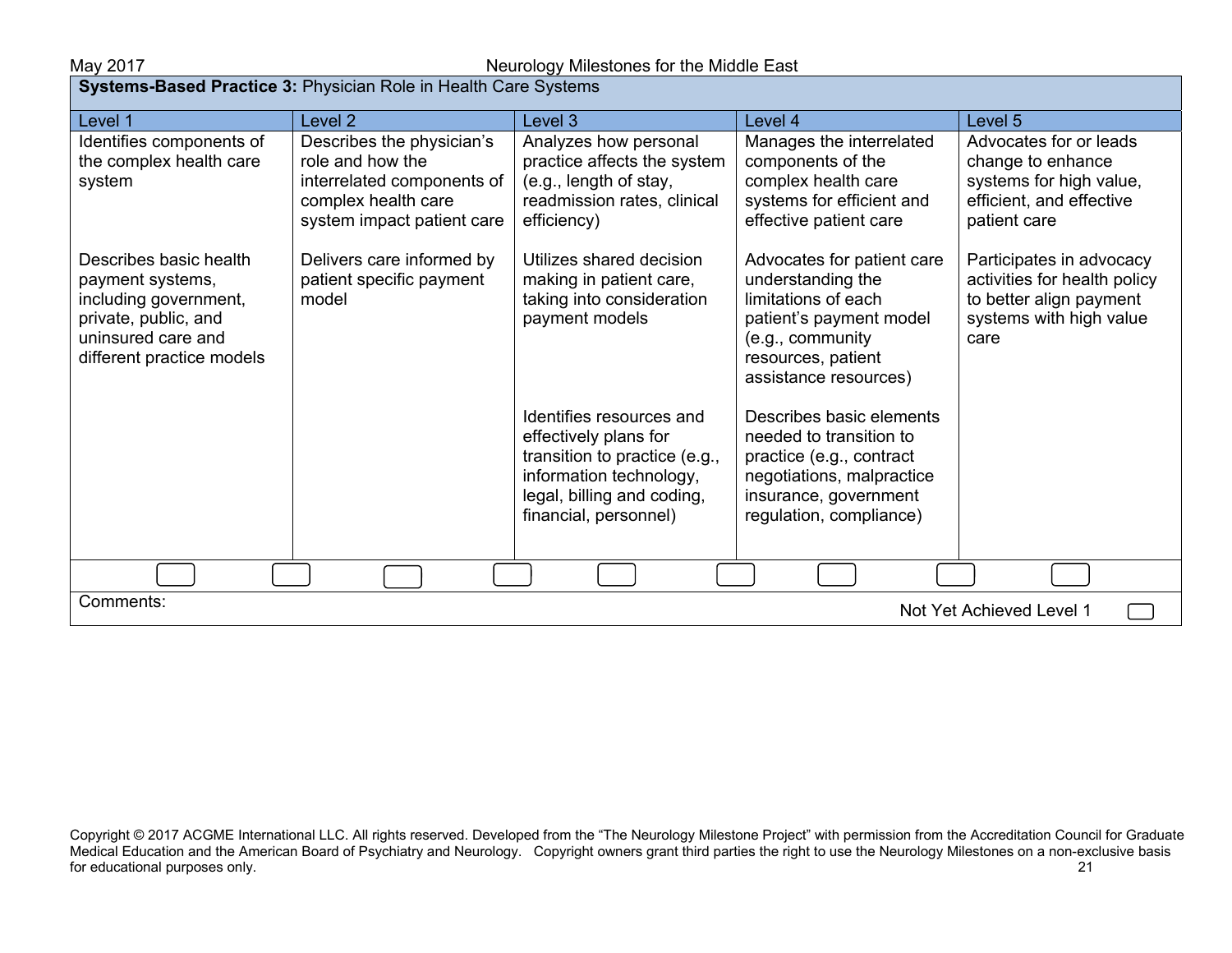| Practice-Based Learning and Improvement 1: Evidence-Based and Informed Practice                                                                             |                                                                                                                             |                                                                                                                                  |                                                                                                                                                                     |                                                                                                                                                    |
|-------------------------------------------------------------------------------------------------------------------------------------------------------------|-----------------------------------------------------------------------------------------------------------------------------|----------------------------------------------------------------------------------------------------------------------------------|---------------------------------------------------------------------------------------------------------------------------------------------------------------------|----------------------------------------------------------------------------------------------------------------------------------------------------|
| Level 1                                                                                                                                                     | Level 2                                                                                                                     | Level 3                                                                                                                          | Level 4                                                                                                                                                             | Level 5                                                                                                                                            |
| Demonstrates how to<br>access and use available<br>evidence, and incorporate<br>patient preferences and<br>values in order to care for a<br>routine patient | Articulates clinical<br>questions and elicits<br>patient preferences and<br>values in order to guide<br>evidence-based care | Locates and applies the<br>best available evidence,<br>integrated with patient<br>preference, to the care<br>of complex patients | Critically appraises and<br>applies evidence even in<br>the face of uncertainty and<br>conflicting evidence to<br>guide care, tailored to the<br>individual patient | Coaches others to critically<br>appraise and apply<br>evidence for complex<br>patients, and/or<br>participates in the<br>development of guidelines |
|                                                                                                                                                             |                                                                                                                             |                                                                                                                                  |                                                                                                                                                                     |                                                                                                                                                    |
| Comments:<br>Not Yet Achieved Level 1                                                                                                                       |                                                                                                                             |                                                                                                                                  |                                                                                                                                                                     |                                                                                                                                                    |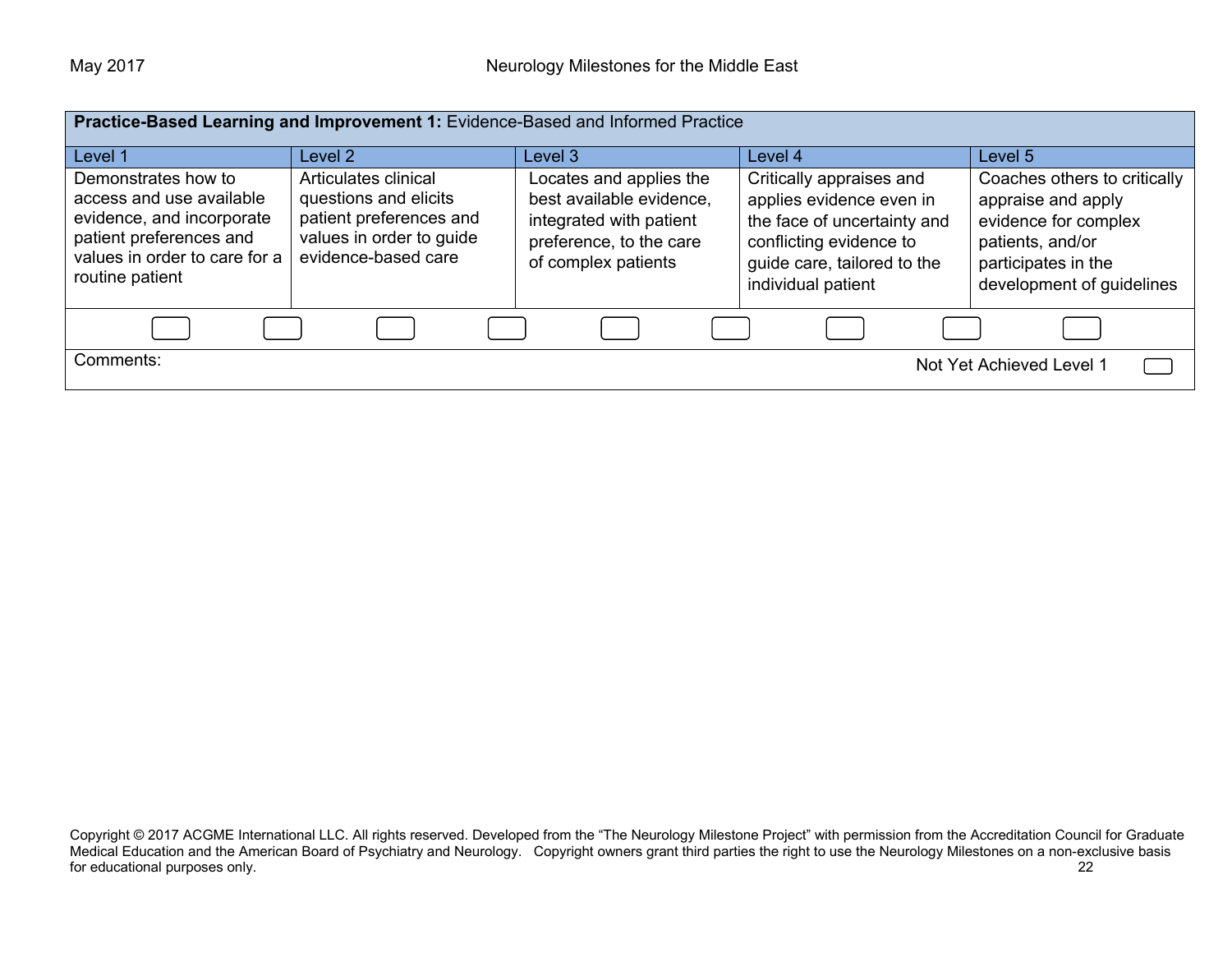| Practice-Based Learning and Improvement 2: Reflective Practice and Commitment to Personal Growth      |                                                                                                                        |                                                                                                                                            |                                                                                                                                      |                                                                                            |  |
|-------------------------------------------------------------------------------------------------------|------------------------------------------------------------------------------------------------------------------------|--------------------------------------------------------------------------------------------------------------------------------------------|--------------------------------------------------------------------------------------------------------------------------------------|--------------------------------------------------------------------------------------------|--|
| Level 1                                                                                               | Level <sub>2</sub>                                                                                                     | Level 3                                                                                                                                    | Level 4                                                                                                                              | Level 5                                                                                    |  |
| Accepts responsibility for<br>personal and professional<br>development by<br>establishing goals       | Demonstrates openness to<br>performance data<br>(feedback and other input)<br>in order to inform goals                 | Seeks performance data<br>episodically, with<br>adaptability and humility                                                                  | Intentionally seeks<br>performance data<br>consistently, with<br>adaptability and humility                                           | Role models consistently<br>seeking performance data,<br>with adaptability and<br>humility |  |
| Identifies the factors that<br>contribute to gap(s)<br>between expectations and<br>actual performance | Analyzes and reflects on<br>the factors that contribute<br>to gap(s) between<br>expectations and actual<br>performance | Analyzes, reflects on, and<br>institutes behavioral<br>change(s) to narrow the<br>gap(s) between<br>expectations and actual<br>performance | Challenges assumptions<br>and considers alternatives<br>in narrowing the gap $(s)$<br>between expectations and<br>actual performance | Coaches others on<br>reflective practice                                                   |  |
| <b>Actively seeks</b><br>opportunities to improve                                                     | Designs and implements a<br>learning plan, with<br>prompting                                                           | Independently creates and<br>implements a learning plan                                                                                    | Uses performance data to<br>measure the effectiveness<br>of the learning plan and,<br>when necessary, improves<br>it                 | Facilitates the design and<br>implementation of learning<br>plans for others               |  |
|                                                                                                       |                                                                                                                        |                                                                                                                                            |                                                                                                                                      |                                                                                            |  |
| Comments:<br>Not Yet Achieved Level 1                                                                 |                                                                                                                        |                                                                                                                                            |                                                                                                                                      |                                                                                            |  |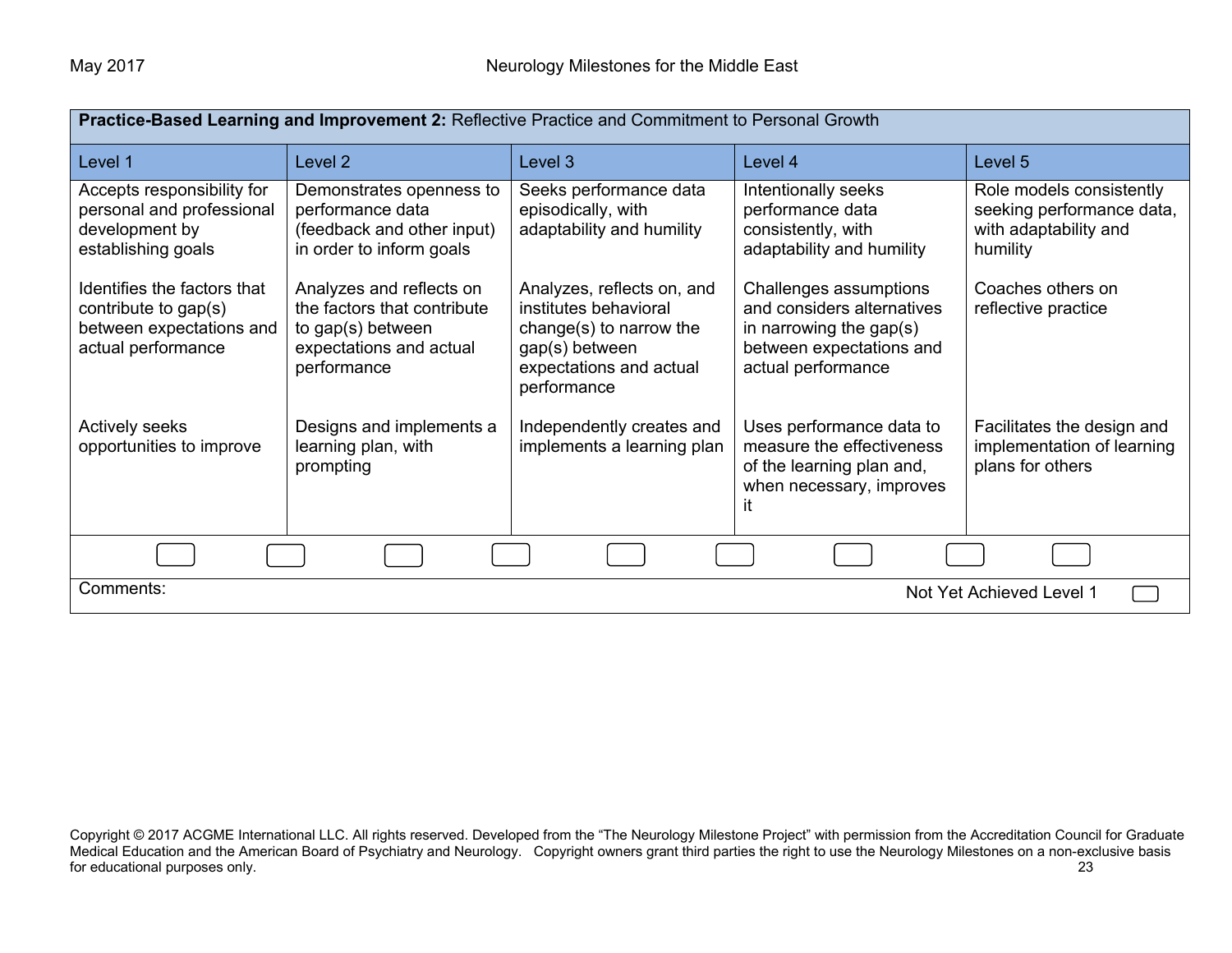| Professionalism 1: Professional Behavior and Ethical Principles                                                                                                                                                                                    |                                                                             |                                                                                            |                                                                                                                                                                                                              |                                                                                                                                           |
|----------------------------------------------------------------------------------------------------------------------------------------------------------------------------------------------------------------------------------------------------|-----------------------------------------------------------------------------|--------------------------------------------------------------------------------------------|--------------------------------------------------------------------------------------------------------------------------------------------------------------------------------------------------------------|-------------------------------------------------------------------------------------------------------------------------------------------|
| Level 1                                                                                                                                                                                                                                            | Level <sub>2</sub>                                                          | Level 3                                                                                    | Level 4                                                                                                                                                                                                      | Level 5                                                                                                                                   |
| Identifies and describes<br>potential triggers for<br>professionalism lapses                                                                                                                                                                       | Demonstrates insight into<br>professional behavior in<br>routine situations | Demonstrates professional<br>behavior in complex or<br>stressful situations                | Recognizes situations that<br>may trigger professionalism<br>lapses and intervenes to<br>prevent lapses in self and<br>others                                                                                | Coaches others when their<br>behavior fails to meet<br>professional expectations                                                          |
| Describes when and<br>how to appropriately<br>report professionalism<br>lapses, including<br>strategies for<br>addressing common<br>barriers                                                                                                       | Takes responsibility for<br>own professionalism<br>lapses                   | Analyzes complex<br>situations using ethical<br>principles                                 | Recognizes and utilizes<br>appropriate resources for<br>managing and resolving<br>ethical dilemmas as needed<br>(e.g., ethics consultations,<br>literature review, risk<br>management/legal<br>consultation) | Identifies and seeks to<br>address system-level<br>factors that induce or<br>exacerbate ethical<br>problems or impede their<br>resolution |
| Demonstrates<br>knowledge of the ethical<br>principles underlying<br>informed consent,<br>surrogate decision<br>making, advance<br>directives.<br>confidentiality, error<br>disclosure, stewardship<br>of limited resources.<br>and related topics | Analyzes straightforward<br>situations using ethical<br>principles          | Recognizes need to seek<br>help in managing and<br>resolving complex ethical<br>situations |                                                                                                                                                                                                              |                                                                                                                                           |
|                                                                                                                                                                                                                                                    |                                                                             |                                                                                            |                                                                                                                                                                                                              |                                                                                                                                           |
| Comments:<br>Not Yet Achieved Level 1                                                                                                                                                                                                              |                                                                             |                                                                                            |                                                                                                                                                                                                              |                                                                                                                                           |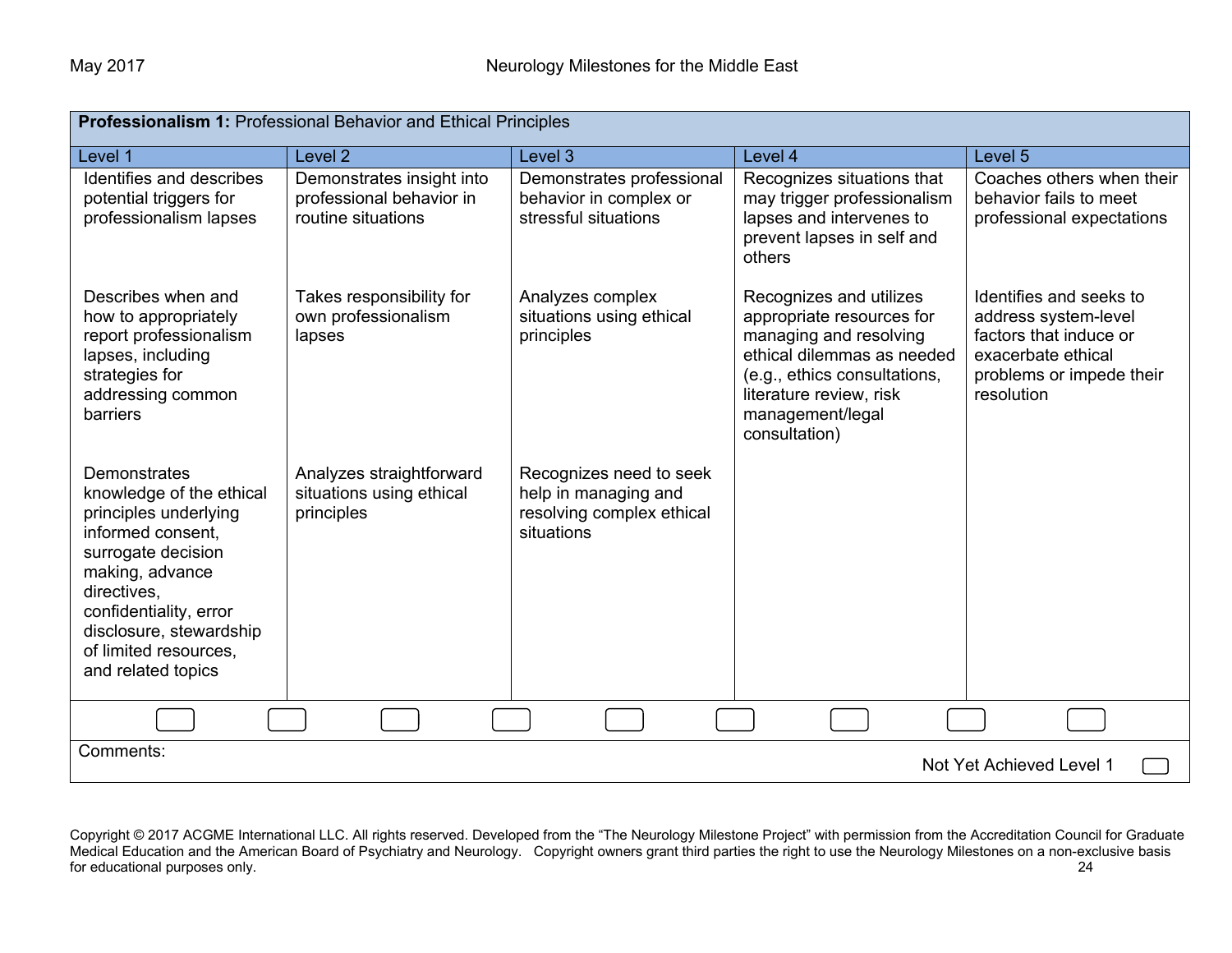| Professionalism 2: Accountability/Conscientiousness                                                                                                                                                                 |                                                                                                                                  |                                                                                                                                               |                                                                                                                             |                                       |
|---------------------------------------------------------------------------------------------------------------------------------------------------------------------------------------------------------------------|----------------------------------------------------------------------------------------------------------------------------------|-----------------------------------------------------------------------------------------------------------------------------------------------|-----------------------------------------------------------------------------------------------------------------------------|---------------------------------------|
| Level 1                                                                                                                                                                                                             | Level <sub>2</sub>                                                                                                               | Level 3                                                                                                                                       | Level 4                                                                                                                     | Level 5                               |
| Takes responsibility for<br>failure to complete tasks<br>and responsibilities,<br>identifies potential<br>contributing factors, and<br>describes strategies for<br>ensuring timely task<br>completion in the future | Performs tasks and<br>responsibilities in a<br>timely manner with<br>appropriate attention to<br>detail in routine<br>situations | Performs tasks and<br>responsibilities in a<br>timely manner with<br>appropriate attention to<br>detail in complex or<br>stressful situations | Recognizes situations<br>that may impact others'<br>ability to complete tasks<br>and responsibilities in a<br>timely manner | Takes ownership of<br>system outcomes |
| Responds promptly to<br>requests or reminders to<br>complete tasks and<br>responsibilities                                                                                                                          | Recognizes situations<br>that may impact own<br>ability to complete tasks<br>and responsibilities in a<br>timely manner          | Proactively implements<br>strategies to ensure that<br>the needs of patients,<br>teams, and systems are<br>met                                |                                                                                                                             |                                       |
|                                                                                                                                                                                                                     |                                                                                                                                  |                                                                                                                                               |                                                                                                                             |                                       |
| Comments:<br>Not Yet Achieved Level 1                                                                                                                                                                               |                                                                                                                                  |                                                                                                                                               |                                                                                                                             |                                       |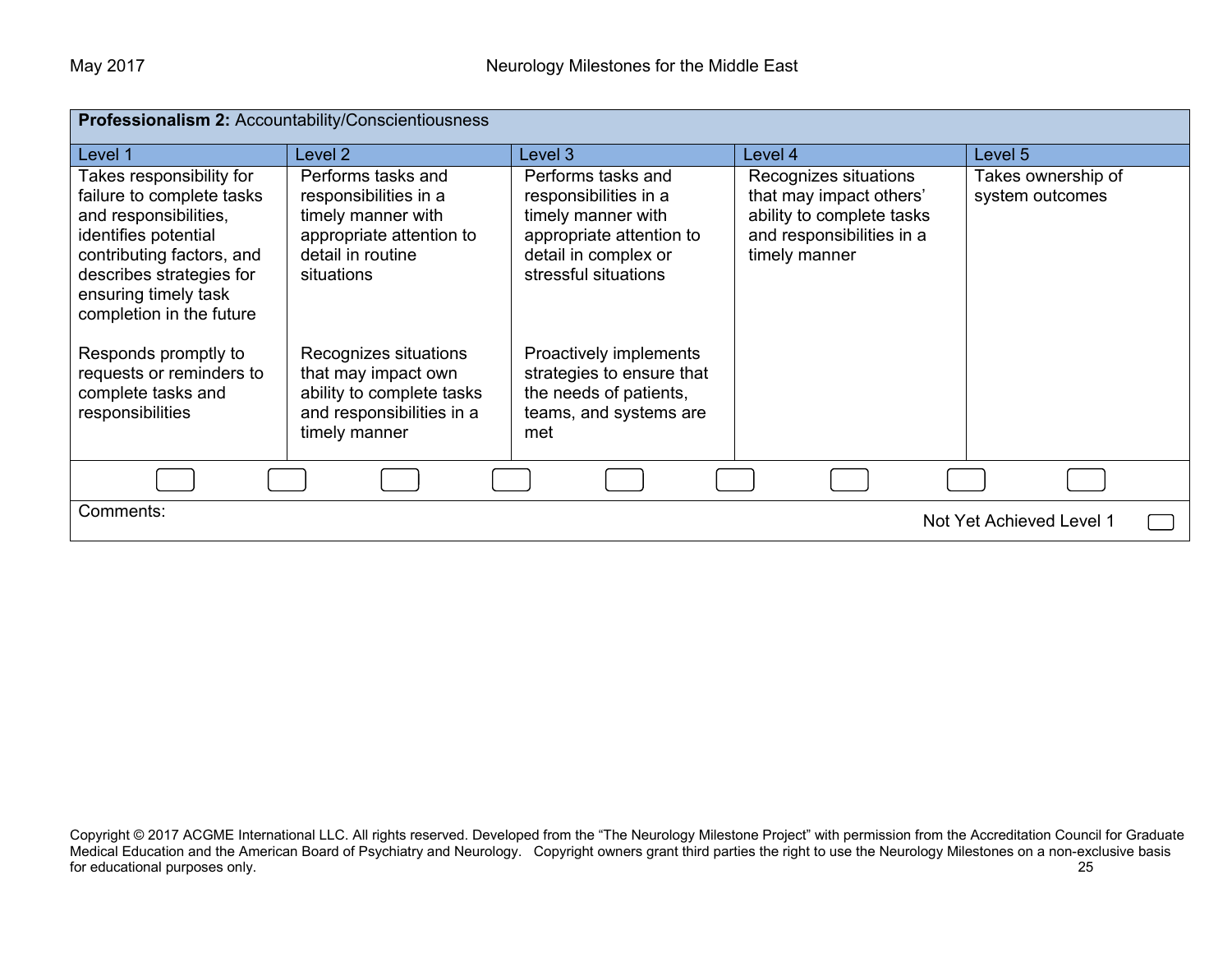| Professionalism 3: Self-Awareness and Help-Seeking                                  |                                                                                  |                                                                                                                        |                                                                                                                  |                                                                                                                                 |  |
|-------------------------------------------------------------------------------------|----------------------------------------------------------------------------------|------------------------------------------------------------------------------------------------------------------------|------------------------------------------------------------------------------------------------------------------|---------------------------------------------------------------------------------------------------------------------------------|--|
| Level 1                                                                             | Level <sub>2</sub>                                                               | Level 3                                                                                                                | Level 4                                                                                                          | Level 5                                                                                                                         |  |
| Recognizes status of<br>personal and<br>professional well-being,<br>with assistance | Independently<br>recognizes status of<br>personal and<br>professional well-being | With assistance,<br>proposes a plan to<br>optimize personal and<br>professional well-being                             | Independently develops a<br>plan to optimize personal<br>and professional well-being                             | Coaches others when<br>emotional responses or<br>limitations in<br>knowledge/skills do not<br>meet professional<br>expectations |  |
| Recognizes limits in the<br>knowledge/skills of self<br>or team, with assistance    | Independently<br>recognizes limits in the<br>knowledge/skills of self<br>or team | With assistance,<br>proposes a plan to<br>remediate or improve<br>limits in the<br>knowledge/skills of self<br>or team | Independently develops a<br>plan to remediate or<br>improve limits in the<br>knowledge/skills of self or<br>team |                                                                                                                                 |  |
|                                                                                     | <b>Demonstrates</b><br>appropriate help-seeking<br>behaviors                     |                                                                                                                        |                                                                                                                  |                                                                                                                                 |  |
|                                                                                     |                                                                                  |                                                                                                                        |                                                                                                                  |                                                                                                                                 |  |
| Comments:<br>Not Yet Achieved Level 1                                               |                                                                                  |                                                                                                                        |                                                                                                                  |                                                                                                                                 |  |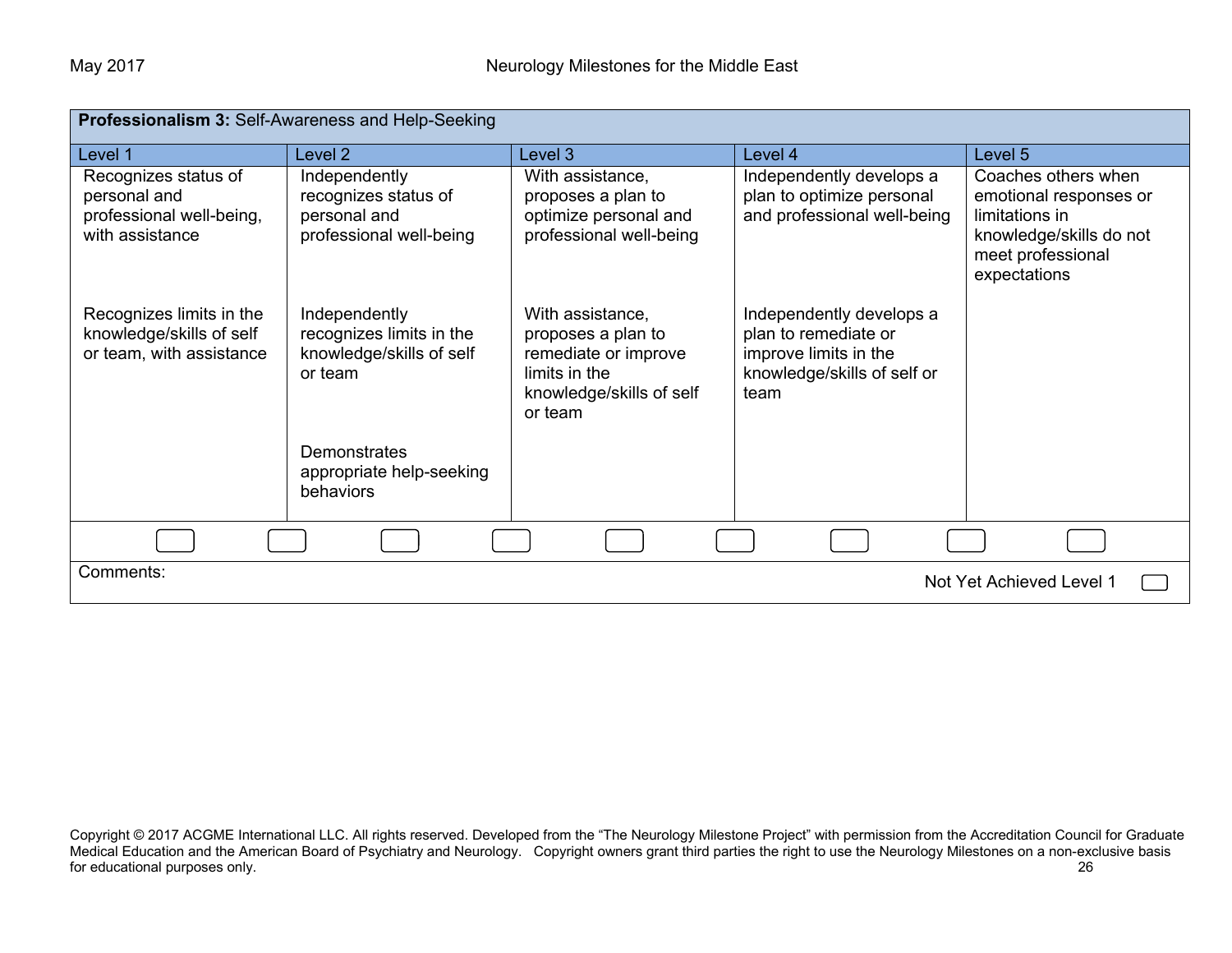| Interpersonal and Communication Skills 1: Patient- and Family-Centered Communication                                                                                                       |                                                                                                                                                                                                                         |                                                                                                                                                                                                   |                                                                                                                                                                            |                                                                                                                                              |
|--------------------------------------------------------------------------------------------------------------------------------------------------------------------------------------------|-------------------------------------------------------------------------------------------------------------------------------------------------------------------------------------------------------------------------|---------------------------------------------------------------------------------------------------------------------------------------------------------------------------------------------------|----------------------------------------------------------------------------------------------------------------------------------------------------------------------------|----------------------------------------------------------------------------------------------------------------------------------------------|
| Level 1                                                                                                                                                                                    | Level <sub>2</sub>                                                                                                                                                                                                      | Level 3                                                                                                                                                                                           | Level 4                                                                                                                                                                    | Level 5                                                                                                                                      |
| Uses language and non-<br>verbal behavior to<br>demonstrate respect and<br>establish rapport                                                                                               | Establishes a therapeutic<br>relationship in<br>straightforward<br>encounters using active<br>listening and clear<br>language                                                                                           | Establishes a therapeutic<br>relationship<br>in challenging patient<br>encounters                                                                                                                 | Easily establishes<br>therapeutic relationships,<br>with attention to<br>patient/family concerns<br>and context, regardless of<br>complexity                               | Mentors others in situational<br>awareness and critical self-<br>reflection to consistently<br>develop positive therapeutic<br>relationships |
| Identifies common barriers to<br>effective communication<br>(e.g., language, disability)<br>while accurately<br>communicating own role<br>within the health care system                    | Identifies complex barriers<br>to effective<br>communication (e.g.,<br>health literacy, cultural)                                                                                                                       | When prompted, reflects<br>on personal biases while<br>attempting to minimize<br>communication barriers                                                                                           | Independently recognizes<br>personal biases while<br>attempting to proactively<br>minimize communication<br>barriers                                                       | Role models self-<br>awareness practice while<br>identifying teaching a<br>contextual approach to<br>minimize communication<br>barriers      |
| Identifies the need to adjust<br>communication strategies<br>based on assessment of<br>patient/family expectations<br>and understanding of their<br>health status and treatment<br>options | Organizes and initiates<br>communication with<br>patients/families by<br>introducing stakeholders,<br>setting the agenda,<br>clarifying expectations,<br>and verifying an<br>understanding of the<br>clinical situation | With guidance, sensitively<br>and compassionately<br>delivers medical<br>information; elicits<br>patient/family values, goals<br>and preferences; and<br>acknowledges uncertainty<br>and conflict | Independently uses<br>shared decision making to<br>align patient/family<br>values, goals, and<br>preferences with<br>treatment options to make<br>a personalized care plan | Role models shared<br>decision making in<br>patient/family<br>communication in situations<br>with a high degree of<br>uncertainty/conflict   |
|                                                                                                                                                                                            |                                                                                                                                                                                                                         |                                                                                                                                                                                                   |                                                                                                                                                                            |                                                                                                                                              |
| Comments:<br>Not Yet Achieved Level 1                                                                                                                                                      |                                                                                                                                                                                                                         |                                                                                                                                                                                                   |                                                                                                                                                                            |                                                                                                                                              |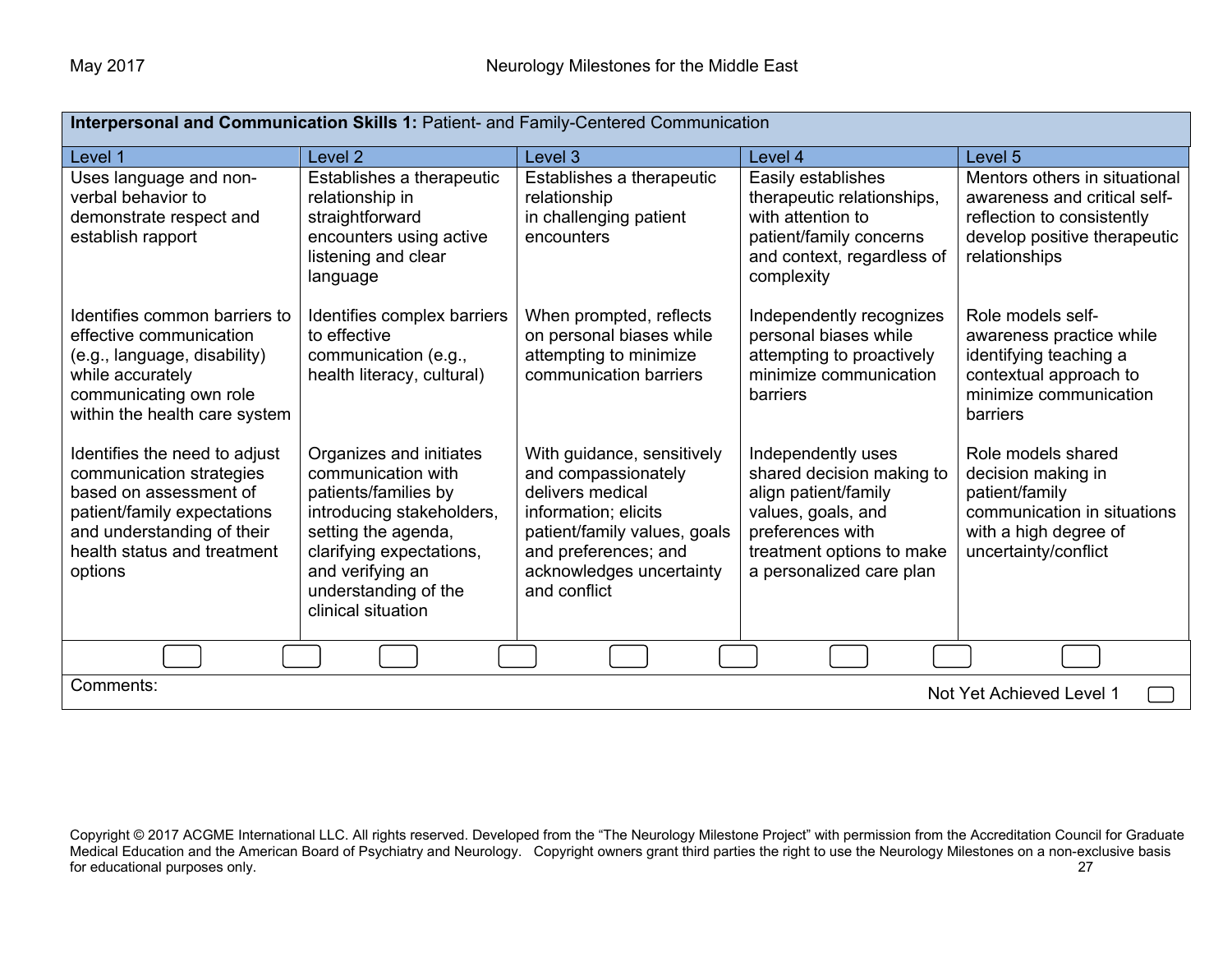| Interpersonal and Communication Skills 2: Interprofessional and Team Communication |                                                                                 |                                                                            |                                                                                                                 |                                                                                                                                                 |  |
|------------------------------------------------------------------------------------|---------------------------------------------------------------------------------|----------------------------------------------------------------------------|-----------------------------------------------------------------------------------------------------------------|-------------------------------------------------------------------------------------------------------------------------------------------------|--|
| Level 1                                                                            | Level <sub>2</sub>                                                              | Level 3                                                                    | Level 4                                                                                                         | Level 5                                                                                                                                         |  |
| Respectfully requests a<br>consultation                                            | Clearly and concisely<br>requests a consultation                                | Checks own<br>understanding of<br>consultant<br>recommendations            | Coordinates<br>recommendations from<br>different members of the<br>health care team to<br>optimize patient care | Role models flexible<br>communication strategies<br>that value input from all<br>health care team<br>members, resolving<br>conflict when needed |  |
| Respectfully receives a<br>consultation request                                    | Clearly and concisely<br>responds to a consultation<br>request                  | Checks understanding of<br>recommendations when<br>providing consultation  | Communicates feedback<br>and constructive criticism to<br>superiors                                             | Facilitates regular health<br>care team-based feedback<br>in complex situations                                                                 |  |
| Uses language that<br>values all members of<br>the health care team                | Communicates<br>information effectively<br>with all health care team<br>members | Uses active listening to<br>adapt communication<br>style to fit team needs |                                                                                                                 |                                                                                                                                                 |  |
|                                                                                    | Solicits feedback on<br>performance as a member<br>of the health care team      | Communicates concerns<br>and provides feedback to<br>peers and learners    |                                                                                                                 |                                                                                                                                                 |  |
|                                                                                    |                                                                                 |                                                                            |                                                                                                                 |                                                                                                                                                 |  |
| Comments:<br>Not Yet Achieved Level 1                                              |                                                                                 |                                                                            |                                                                                                                 |                                                                                                                                                 |  |